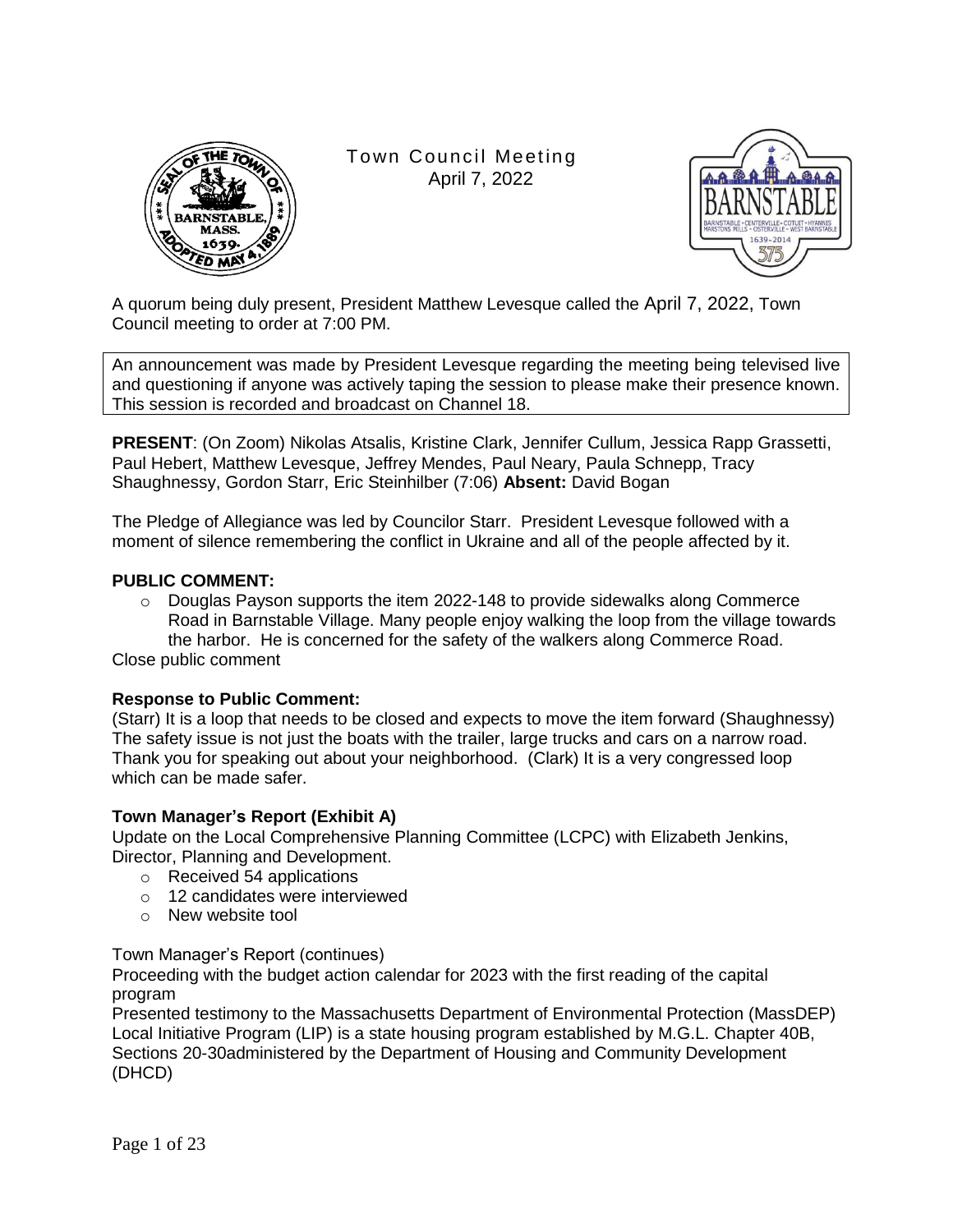Continue with regular conversations with the Vineyard Wind (Phase I ongoing project) and will receive an update from Nate Mayo, Director of Public Affairs later this evening.

On April 1, 2022 a letter was submitted to the Massachusetts Department of Transportation requesting prioritization of improvements at the intersection of Route 28 at Santuit-Newtown Road.

Town of Barnstable Department of Public Works Water Supply Division prepared a New Source Alternative Evaluation Report in 2019.

At a recent Massachusetts Recreation and Park Association (MRPA) conference, the Barnstable Recreation Division was awarded the MRPA Community Impact of the Year Award for the Cape and Islands Region

# **Councilor Questions and Comments:**

(Hebert) Thank you for working on the Local Initiative Program (LIP) for anyone that wants to apply do they go to the Town Manager's office? (Jenkins) Submit application materials to the Planning and Development staff, we will take it from there. (Rapp Grassetti) Thank you for your efforts with the intersection of Route 28 at Santuit-Newtown Road; (Levesque) agrees this is a dangerous intersection (Schnepp) A recent change in the disposal of Hazardous Waste. (Ells) When we hold household hazardous waste days, the cost falls within the enterprise fund; we spend about 75,000 dollars a year for the four collections; enterprise funds must recover the costs through fees; this is a town wide effort to protect our ground water, will go before the Council to request the funds to pay the bill. Open to all residents without a charge.

Update on the Comprehensive Wastewater Management Plan (CWMP) Funding with Mark Milne, Director of Finance utilized a power point presentation to update the Town Council

### **Councilor Questions and Comments:**

(Cullum) New tax based dollars are used somewhere else, now we are taking that money to put towards the CWMP, how do we make up the money we are using now for services, (Milne) Correct, new property tax growth has always helped fund other funds; we have this new revenue source from Chapter 78 which allows us to use more of the new property tax growth; (Cullum) no changes of the services we are already enjoying (Milne) Correct (Neary) We have 2 1/2 percent property adjustment each year this would be an additional 100 dollars to whatever the tax rate would be. Costs to run the town marches on; snapshot today is that 25 % of the costs (Milne) looking a 304 million over the next five years, for the remaining 24 years is very hard to tell, too many unknowns, to give you a percentage. (Neary) the original program is a moving target, we are going to have to come back in five to seven years (Milne) the market changes, at some period in the future the costs will level off (Rapp Grassetti) One of the criteria not subject to enforcement order: (Milne) Yes you are correct, we cannot be subject to enforcement order, consent order, enforcement action or a court order. (Rapp Grassetti) Flow neutral discussion is a big one (Ells) the Legal and Planning staff are putting together a workshop to determine our eligibility; we will have at least one or more workshops to help us to proceed (Atsalis) Rooms Tax/Short Term Rental Tax were they to be used for the CWMP? (Milne) Yes, the legislature allowed an addition to the room and meals taxes the Council at that time decided to dedicate the taxes to CWMP (Atsalis) Is that 100 % or is it a percentage.(Milne)the original 4% goes to the General Fund, the additional 2% goes to this program and 100% of the meals tax to this program and the short term rental taxes. (Hebert) on the Short Term Rentals, are we getting the same amount of revenue as from the hotel/motel rooms, (Milne) If people weren't using short term rentals would we have enough hotel/motel rooms for everyone. (Schnepp) estimated debt service spikes is that debt service that we aren't having the zero percent financing, could that be lower if we have money from the trust (Milne) extending the loans if we do not have enough in the trust, if we are able to receive more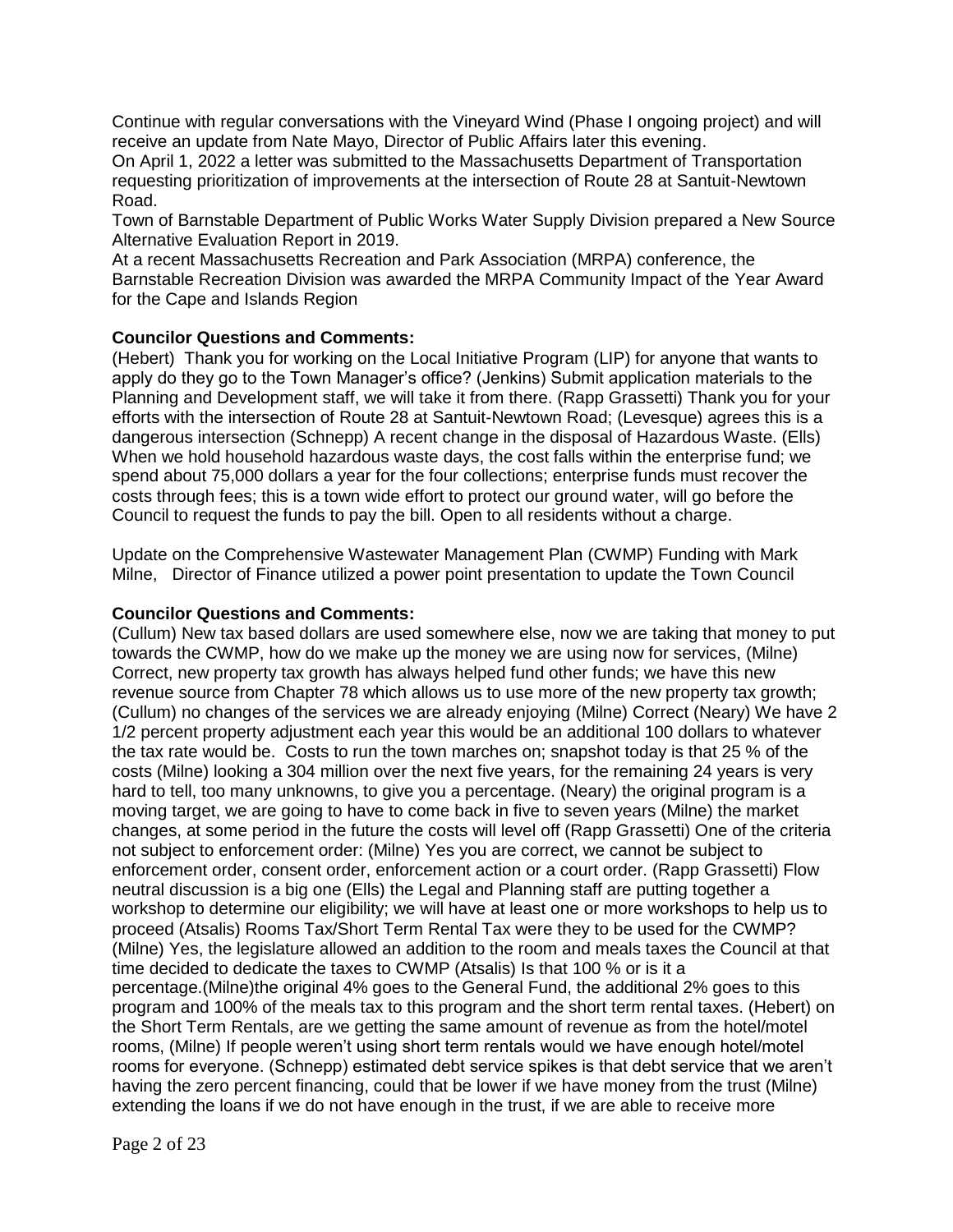subsidies, the debt service will go down on those loans (Levesque) if we qualify for the 1.5 without the flow neutral over thirty years is it 90 basis points on top of the 1.5; no matter where we start (Milne) Yes (Levesque) with the unknown of the state revolving funds, there is a limit, infrastructure money, that is why we are not looking for the debt service this year we may have to do it in 2023; we are not kicking the can down the road.

(Ells) followed up regarding the State Revolving Funds (SRF) annually we have the opportunity to testify American Rescue Plan Act (ARPA) funds are going to be distributed through SRF projects; ARPA funds will be distributed through SRF eligible projects all three of our projects in 2022 were eligible; but only one made the financing list. ARPA funds will be gone in 2024.

Update on Vineyard Wind's onshore construction with Nathaniel Mayo, Director of Public Affairs, Vineyard Wind and Dana Rebeiro, Community Liaison gave an update of Phase I

# **Councilor Questions and Comments:**

(Mendes) How long will the splicing phase take and will it tie up traffic; (Mayo) splicing is more predictable, a truck with a spool will pull up put out the traffic cones, may have an officer, not as extensive a road repair. (Hebert) Please give your contact information to our Administrator**,** what are the companies you are using (Mayo) Right now Lawrence Lynch and local sub-contractors, will get you a list; (Schnepp) When are the windmills going up (Mayo) That work will be off shore and start about this time next year (Schnepp) First generation of power when will it be available (Mayo) end of 2023. (Ells) Thank you Dana for responding to my texts, am impressed with how quickly your respond. (Levesque) Appreciate your flexibility.

# **ACT ON MINUTES**:

Upon a motion duly made and seconded it was to accept the minutes of March 17, 2022 as presented.

# **VOTE: PASSES 12 YES**

**Roll Call: Atsalis, Clark, Cullum, Rapp Grassetti, Hebert, Mendes, Levesque, Neary, Schnepp, Shaughnessy, Starr, Steinhilber.**

# **COMMUNICATIONS- from elected officials, boards, committees, and staff commission reports, correspondence and announcements:**

(Cullum) Appointments Committee, if you are interested in joining a committee, please contact our Administrator, Cindy Lovell. (Levesque) School Committee passed the budget; there are many things that will be addressed.

# **5 Minute Break**

## **2022-147 APPROPRIATION ORDER IN THE AMOUNT OF \$275,000 TO FUND DISPOSAL COSTS AT THE SOLID WASTE DIVISION OF THE DEPARTMENT OF PUBLIC WORKS INTRO: 03/17/2022, 04/07/2022**

Dan Santos, Director of Public Works gave the rationale Open Public hearing seeing no one close public comment

Upon a motion duly made and seconded it was

**ORDERED:** That the amount of **\$275,000** be appropriated for the purpose of funding disposal costs at the Barnstable Transfer Station, and to fund this appropriation, that the amount of \$275,000 be provided from the Solid Waste Enterprise Fund Reserves. **VOTE: PASSES 12 YES**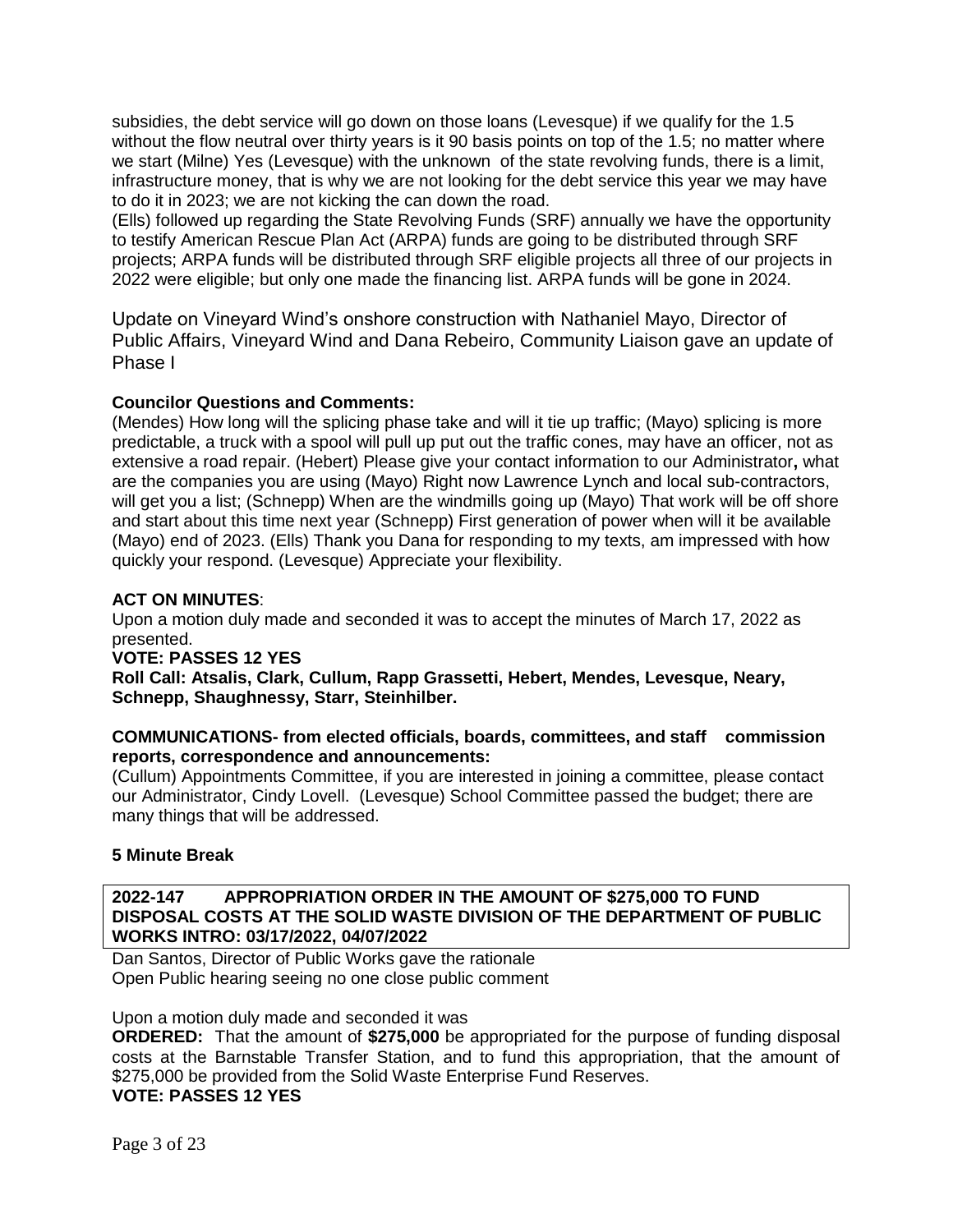**Roll Call: Atsalis, Clark, Cullum, Rapp Grassetti, Hebert, Levesque, Mendes, Neary, Schnepp, Shaughnessy, Starr, Steinhilber.**

#### **2022-148 APPROPRIATION ORDER IN THE AMOUNT OF \$75,000 FOR THE PURPOSE OF FUNDING SURVEY, DESIGN AND PERMITTING FOR SIDEWALKS ON COMMERCE ROAD IN BARNSTABLE VILLAGE INTRO: 03/17/2022,**

Dan Santos, Director of Public Works gave the rationale Open Public hearing seeing no one close public comment

# **Councilor Questions and Comments:**

(Atsalis) The sidewalk that is going to be installed will it be on the east or west side of the road (Santos) the west side of the road. (Atsalis) Will you have to take any private property to install the sidewalks? (Santos) Right now it does not look that way.

#### Upon a motion duly made and seconded it was

**ORDERED:** That the amount of **\$75,000** be appropriated **04/07/2022**for the purposes of funding survey, design and permitting for sidewalks on Commerce Road in Barnstable Village, including the payment of costs incidental or related thereto; and that to fund this appropriation \$75,000 be provided from the General Fund Reserves, and that the Town Manager is authorized to contract for and expend the appropriation made available for these purposes.

#### **VOTE: PASSSES 12 YES**

**Roll Call: Atsalis, Clark, Cullum, Rapp Grassetti, Hebert, Levesque, Mendes, Neary, Schnepp, Shaughnessy, Starr, Steinhilber.**

**2022-149 SUPPLEMENTAL APPROPRIATION AND LOAN ORDER IN THE AMOUNT OF \$695,000 FOR THE PURPOSE OF FUNDING THE WATER POLLUTION CONTROL DIVISION PUMP STATION REHABILITATION PROJECT AS OUTLINED IN THE FISCAL YEAR 2022 TO FISCAL YEAR 2027 CAPITAL IMPROVEMENT PLAN INTRO: 03/17/2022, 04/07/2022**

Dan Santos, Director of Public Works gave the rationale Open Public hearing seeing no one close public comment

# **Councilor Questions and Comments:**

(Rapp Grassetti) Bids higher than anticipated, will we see an additional supplemental request or will they hold the prices (Santos) they have agreed to hold the prices; (Rapp Grassetti) when will it begin (Santos) as soon as possible

#### Upon a motion duly made and seconded it was

**ORDERED:** That the amount of **\$695,000** be appropriated and added to the \$2,100,000 appropriated under Town Council order 2021-124 for a total revised appropriation amount of \$2,795,000 for the purpose of funding the Pump Station Rehabilitation Project as outlined in the Fiscal Year 2022 – Fiscal Year 2027 Capital Improvement Plan, including the payment of costs incidental or related thereto; and that to meet this appropriation, that the Town Treasurer, with the approval of the Town Manager, is authorized to borrow \$2,795,000 under and pursuant to M.G.L. c. 44, §§7 or 8, or pursuant to any other enabling authority, and to issue bonds or notes of the Town therefor; and that in accordance with M.G.L. c. 44, §20, any premium received by the Town upon the sale of any bonds or notes authorized by this order, less any such premium applied to the payment of the costs of issuance of such bonds and notes, may be applied to pay such project costs, thereby reducing the amount authorized to be borrowed by this order by a like amount; and that the Town Manager is authorized to contract for and expend the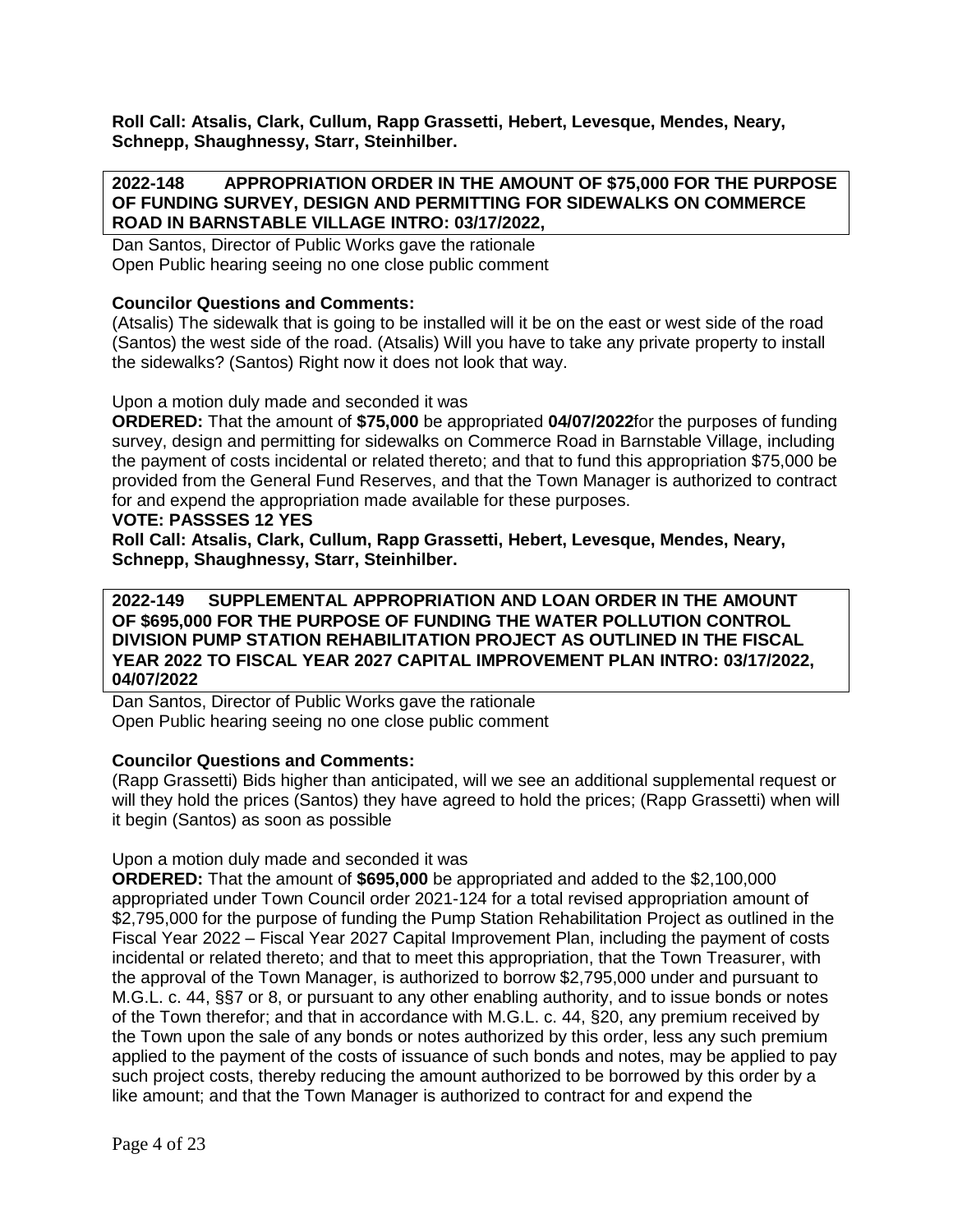appropriation made available for these purposes.

#### **VOTE: PASSES 12 YES**

**Roll Call: Atsalis, Clark, Cullum, Rapp Grassetti, Hebert, Levesque, Mendes, Neary, Schnepp, Shaughnessy, Starr, Steinhilber.**

Finance Director Milne asked the Town Councilors to pull Item number 2022-087 which has an incorrect dollar amount on the agenda. We would ask to withdraw this item and bring it back on a future agenda. No objections

#### President Levesque moved that agenda

Item numbers 2022-081 through 2022-186; 2022-088 through 2022-119; and 2022-121 through 2022-133 as written to individual public hearings to be held on each item at the Town Council meeting on April 28, 2022.

Karen Nober, Town Attorney asked President Levesque to amend the motion to correct 2022- 186 to 2022-086, so moved Seconded as amended

Finance Director Mark Milne introduced the Capital Improvement Plan Presentation plan which will be discussed at the April 28, 2022.

(Hebert) We see these large numbers and millions of dollars, what are our total assets to help people understand the size of our community (Milne) Total property wealth exceeds 17 billion dollars in the top ten of the Commonwealth.

Upon a motion duly made and seconded it was

**VOTE: Item numbers 2022-081 through 2022-186; 2022-088 through 2022-119; and 2022- 121 through 2022-133 as written to individual public hearings to be held on each item at the Town Council meeting on April 28, 2022.**

**PASSES 12 YES**

**Roll Call: Atsalis, Clark, Cullum, Rapp Grassetti, Hebert, Levesque, Mendes, Neary, Schnepp, Shaughnessy, Starr, Steinhilber.**

### **2022-081 APPROPRIATION ORDER IN THE AMOUNT OF \$1,000,000 FOR THE PURPOSE OF FUNDING THE EFFLUENT DISPOSAL ALTERNATIVES PROJECT AS OUTLINED IN THE FISCAL YEAR 2023- FISCAL YEAR 2027 CAPITAL IMPROVEMENT PLAN INTRO: 04/07/2022**

**ORDERED:** That the sum of **\$1,000,000** be appropriated for the purpose of funding the Effluent Disposal Alternatives Project as outlined in the Fiscal Year 2023- Fiscal Year 2027 Capital Improvement Plan, including the payment of costs incidental or related thereto; and that to meet this appropriation, that \$250,000 be provided from the Sewer Construction and Private Road Maintenance and Improvement Special Revenue Fund Reserves and that \$750,000 be provided from the Capital Trust Fund Reserves, and that the Town Manager is authorized to contract for and expend the appropriation made available for these purposes.

**VOTE: To a public hearing on 4/28/2022 PASSES 12 YES**

**Roll Call: Atsalis, Clark, Cullum, Rapp Grassetti, Hebert, Levesque, Mendes, Neary, Schnepp, Shaughnessy, Starr, Steinhilber.**

**2022-082 APPROPRIATION ORDER IN THE AMOUNT OF \$600,000 FOR THE PURPOSE OF FUNDING THE OLD CRAIGVILLE ROAD SEWER EXPANSION DESIGN PROJECT AS OUTLINED IN THE FISCAL YEAR 2023- FISCAL YEAR 2027 CAPITAL**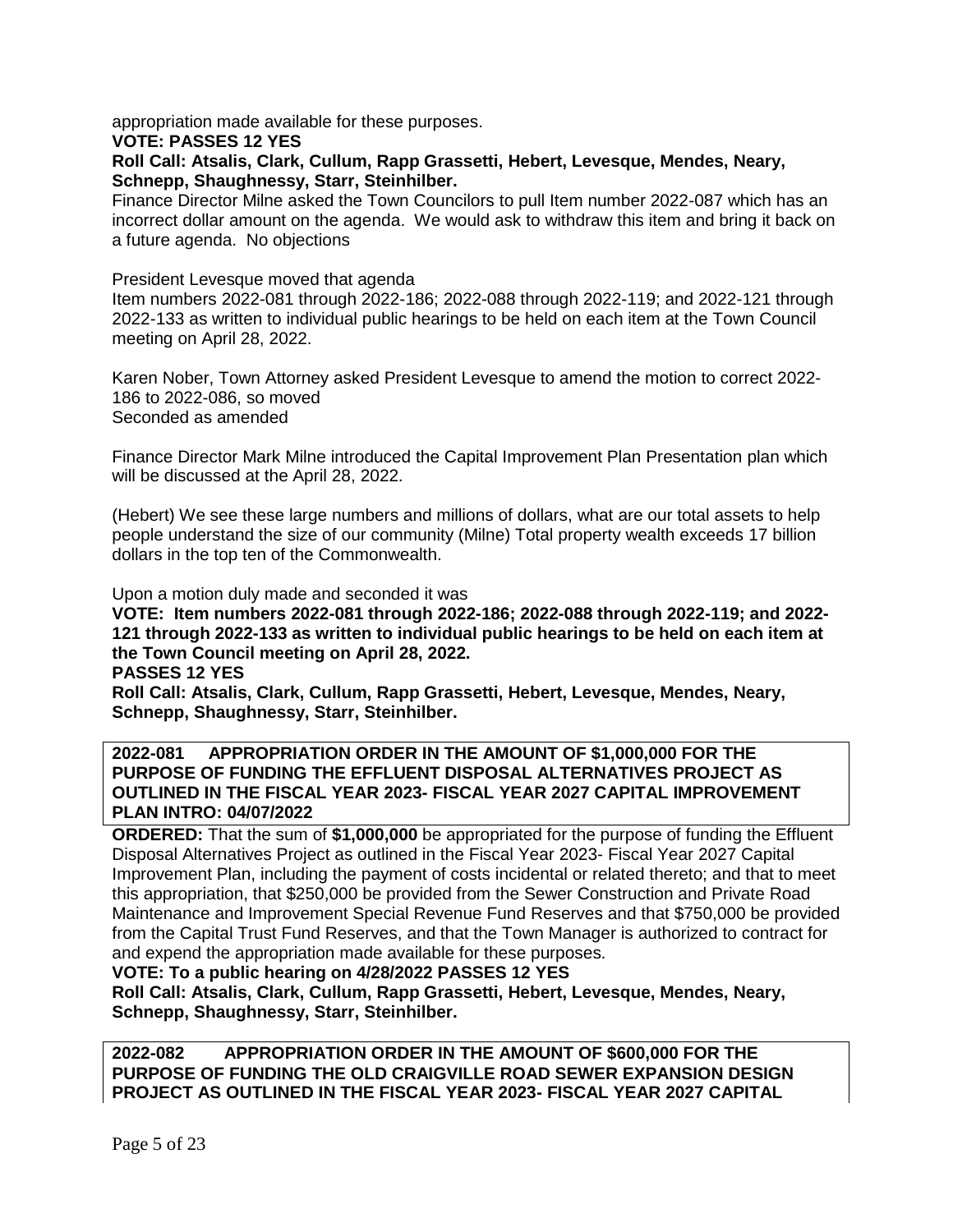# **IMPROVEMENT PLAN INTRO: 04/07/2022**

**ORDERED:** That the sum of **\$600,000** be appropriated for the purpose of funding the Old Craigville Road Sewer Expansion Design Project as outlined in the Fiscal Year 2023- Fiscal Year 2027 Capital Improvement Plan, including the payment of costs incidental or related thereto; and that to meet this appropriation, that \$600,000 be provided from the Sewer Construction and Private Road Maintenance and Improvement Special Revenue Fund Reserves, and that the Town Manager is authorized to contract for and expend the appropriation made available for these purposes.

# **VOTE: To a public hearing on 4/28/2022 PASSES 12 YES**

**Roll Call: Atsalis, Clark, Cullum, Rapp Grassetti, Hebert, Levesque, Mendes, Neary, Schnepp, Shaughnessy, Starr, Steinhilber.**

## **2022-083 APPROPRIATION ORDER IN THE AMOUNT OF \$375,000 FOR THE PURPOSE OF FUNDING THE SHOOTFLYING HILL ROAD SEWER EXPANSION DESIGN PROJECT AS OUTLINED IN THE FISCAL YEAR 2023- FISCAL YEAR 2027 CAPITAL IMPROVEMENT PLAN INTRO: 04/07/2022**

**ORDERED:** That the sum of **\$375,000** be appropriated for the purpose of funding the Shootflying Hill Road Sewer Expansion Design Project as outlined in the Fiscal Year 2023- Fiscal Year 2027 Capital Improvement Plan, including the payment of costs incidental or related thereto; and that to meet this appropriation, that \$375,000 be provided from the Sewer Construction and Private Road Maintenance and Improvement Special Revenue Fund Reserves, and that the Town Manager is authorized to contract for and expend the appropriation made available for these purposes.

# **VOTE: To a public hearing on 4/28/2022 PASSES 12 YES**

**Roll Call: Atsalis, Clark, Cullum, Rapp Grassetti, Hebert, Levesque, Mendes, Neary, Schnepp, Shaughnessy, Starr, Steinhilber.**

**2022-084 APPROPRIATION ORDER IN THE AMOUNT OF \$275,000 FOR THE PURPOSE OF FUNDING THE OLD YARMOUTH ROAD SEWER EXPANSION DESIGN PROJECT AS OUTLINED IN THE FISCAL YEAR 2023- FISCAL YEAR 2027 CAPITAL IMPROVEMENT PLAN INTRO: 04/07/2022**

**ORDERED:** That the sum of **\$275,000** be appropriated for the purpose of funding the Old Yarmouth Road Sewer Expansion Design Project as outlined in the Fiscal Year 2023- Fiscal Year 2027 Capital Improvement Plan, including the payment of costs incidental or related thereto; and that to meet this appropriation, that \$275,000 be provided from the Sewer Construction and Private Road Maintenance and Improvement Special Revenue Fund Reserves, and that the Town Manager is authorized to contract for and expend the appropriation made available for these purposes.

# **VOTE: To a public hearing on 4/28/2022 PASSES 12 YES**

**Roll Call: Atsalis, Clark, Cullum, Rapp Grassetti, Hebert, Levesque, Mendes, Neary, Schnepp, Shaughnessy, Starr, Steinhilber.**

## **2022-085 APPROPRIATION ORDER IN THE AMOUNT OF \$3,000,000 FOR THE PURPOSE OF FUNDING THE NITROGEN REMOVAL IMPROVEMENTS AT WATER POLLUTION CONTROL FACILITY PROJECT AS OUTLINED IN THE FISCAL YEAR 2023 – FISCAL YEAR 2027 CAPITAL IMPROVEMENT PLAN INTRO: 04/07/2022**

**ORDERED:** That the sum of **\$3,000,000** be appropriated for the purpose of funding the Nitrogen Removal Improvements at Water Pollution Control Facility Project as outlined in the Fiscal Year 2023 – Fiscal Year 2027 Capital Improvement Plan, including the payment of costs incidental or related thereto; and that to meet this appropriation, that the Town Treasurer, with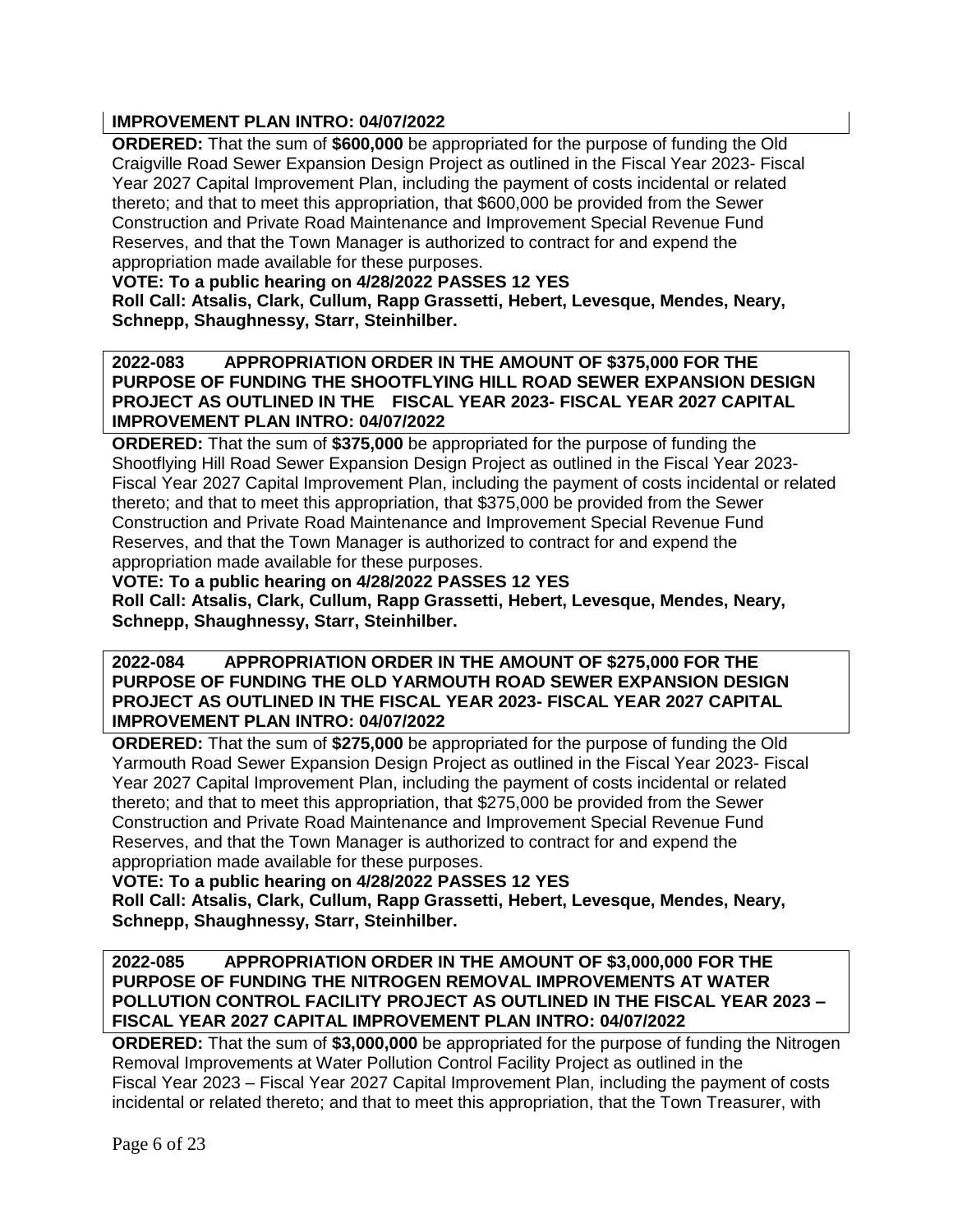the approval of the Town Manager, is authorized to borrow \$3,000,000 under and pursuant to M.G.L. c. 44, §§7 or 8, or pursuant to any other enabling authority, and to issue bonds or notes of the Town therefor; and that in accordance with M.G.L. c. 44, §20, any premium received by the Town upon the sale of any bonds or notes authorized by this order, less any such premium applied to the payment of the costs of issuance of such bonds and notes, may be applied to pay such project costs, thereby reducing the amount authorized to be borrowed by this order by a like amount; and that the Town Manager is authorized to contract for and expend the appropriation made available for these purposes.

# **VOTE: To a public hearing on 4/28/2022 PASSES 12 YES**

**Roll Call: Atsalis, Clark, Cullum, Rapp Grassetti, Hebert, Levesque, Mendes, Neary, Schnepp, Shaughnessy, Starr, Steinhilber.**

## **2022-086 APPROPRIATION AND LOAN ORDER IN THE AMOUNT OF \$2,860,000 FOR THE PURPOSE OF FUNDING THE PUMP STATION REHABILITATION PROJECT AS OUTLINED IN THE FISCAL YEAR 2023 – FISCAL YEAR 2027 CAPITAL IMPROVEMENT PLAN INTRO: 04/07/2022**

**ORDERED:** That the sum of **\$2,860,000** be appropriated for the purpose of funding the Pump Station Rehabilitation Project as outlined in the Fiscal Year 2023 – Fiscal Year 2027 Capital Improvement Plan, including the payment of costs incidental or related thereto; and that to meet this appropriation, that the Town Treasurer, with the approval of the Town Manager, is authorized to borrow \$2,860,000 under and pursuant to M.G.L. c. 44, §§7 or 8, or pursuant to any other enabling authority, and to issue bonds or notes of the Town therefor; and that in accordance with M.G.L. c. 44, §20, any premium received by the Town upon the sale of any bonds or notes authorized by this order, less any such premium applied to the payment of the costs of issuance of such bonds and notes, may be applied to pay such project costs, thereby reducing the amount authorized to be borrowed by this order by a like amount; and that the Town Manager is authorized to contract for and expend the appropriation made available for these purposes.

# **VOTE: To a public hearing on 4/28/2022 PASSES 12 YES**

**Roll Call: Atsalis, Clark, Cullum, Rapp Grassetti, Hebert, Levesque, Mendes, Neary, Schnepp, Shaughnessy, Starr, Steinhilber.**

## **2022-087 APPROPRIATION AND LOAN ORDER IN THE AMOUNT OF \$5,540,000 FOR THE PURPOSE OF FUNDING THE 720 MAIN STREET PUMP STATION REPLACEMENT PROJECT AS OUTLINED IN THE FISCAL YEAR 2023 FISCAL YEAR 2027 CAPITAL IMPROVEMENT PLAN INTRO: 04/07/2022**

**ORDERED:** That the sum of **\$5,540,000** be appropriated for the purpose of funding the 720 Main Street Pump Station Replacement Project as outlined in the Fiscal Year 2023 – Fiscal Year 2027 Capital Improvement Plan, including the payment of costs incidental or related thereto; and that to meet this appropriation, that the Town Treasurer, with the approval of the Town Manager, is authorized to borrow \$5,540,000 under and pursuant to M.G.L. c. 44, §§7 or 8, or pursuant to any other enabling authority, and to issue bonds or notes of the Town therefor; and that in accordance with M.G.L. c. 44, §20, any premium received by the Town upon the sale of any bonds or notes authorized by this order, less any such premium applied to the payment of the costs of issuance of such bonds and notes, may be applied to pay such project costs, thereby reducing the amount authorized to be borrowed by this order by a like amount; and that the Town Manager is authorized to contract for and expend the appropriation made available for these purposes.

**VOTE: To a public hearing on 4/28/2022 PASSES 12 YES**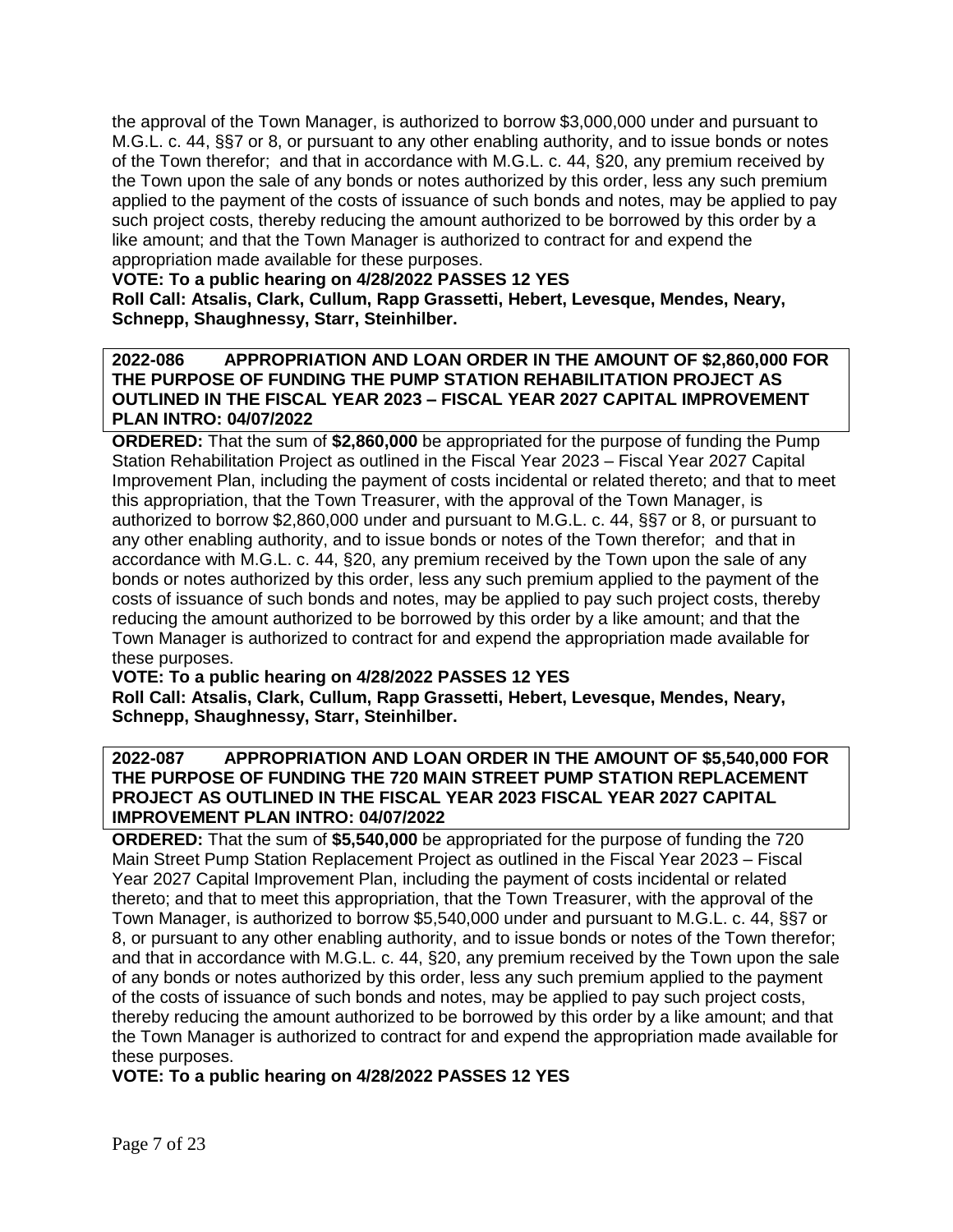**Roll Call: Atsalis, Clark, Cullum, Rapp Grassetti, Hebert, Levesque, Mendes, Neary, Schnepp, Shaughnessy, Starr, Steinhilber.**

### **2022-088 APPROPRIATION AND LOAN ORDER IN THE AMOUNT OF \$330,000 FOR THE PURPOSE OF FUNDING THE WATER POLLUTION CONTROL FACILITY IMPROVEMENTS PROJECT AS OUTLINED IN THE FISCAL YEAR 2023 – FISCAL YEAR 2027 CAPITAL IMPROVEMENT PLAN INTRO: 04/07/2022**

**ORDERED:** That the sum of **\$330,000** be appropriated for the purpose of funding the Water Pollution Control Facility Improvements Project as outlined in the Fiscal Year 2023 – Fiscal Year 2027 Capital Improvement Plan, including the payment of costs incidental or related thereto; and that to meet this appropriation, that the Town Treasurer, with the approval of the Town Manager, is authorized to borrow \$330,000 under and pursuant to M.G.L. c. 44, §§7 or 8, or pursuant to any other enabling authority, and to issue bonds or notes of the Town therefor; and that in accordance with M.G.L. c. 44, §20, any premium received by the Town upon the sale of any bonds or notes authorized by this order, less any such premium applied to the payment of the costs of issuance of such bonds and notes, may be applied to pay such project costs, thereby reducing the amount authorized to be borrowed by this order by a like amount; and that the Town Manager is authorized to contract for and expend the appropriation made available for these purposes.

**VOTE: To a public hearing on 4/28/2022 PASSES 12 YES**

**Roll Call: Atsalis, Clark, Cullum, Rapp Grassetti, Hebert, Levesque, Mendes, Neary, Schnepp, Shaughnessy, Starr, Steinhilber.**

# **2022-089 APPROPRIATION AND LOAN ORDER IN THE AMOUNT OF \$760,000 FOR THE PURPOSE OF FUNDING THE SEWER SYSTEM REHABILITATION INFILTRATION AND INFLOW REMOVAL PROJECT AS OUTLINED IN THE FISCAL YEAR 2023 – FISCAL YEAR 2027 CAPITAL IMPROVEMENT PLAN INTRO: 04/07/2022**

**ORDERED:** That the sum of **\$760,000** be appropriated for the purpose of funding the Sewer System Rehabilitation Infiltration and Inflow Removal Project as outlined in the Fiscal Year 2023 – Fiscal Year 2027 Capital Improvement Plan, including the payment of costs incidental or related thereto; and that to meet this appropriation, that the Town Treasurer, with the approval of the Town Manager, is authorized to borrow \$760,000 under and pursuant to M.G.L. c. 44, §§7 or 8, or pursuant to any other enabling authority, and to issue bonds or notes of the Town therefor; and that in accordance with M.G.L. c. 44, §20, any premium received by the Town upon the sale of any bonds or notes authorized by this order, less any such premium applied to the payment of the costs of issuance of such bonds and notes, may be applied to pay such project costs, thereby reducing the amount authorized to be borrowed by this order by a like amount; and that the Town Manager is authorized to contract for and expend the appropriation made available for these purposes

**VOTE: To a public hearing on 4/28/2022 PASSES 12 YES**

**Roll Call: Atsalis, Clark, Cullum, Rapp Grassetti, Hebert, Levesque, Mendes, Neary, Schnepp, Shaughnessy, Starr, Steinhilber.**

**2022-090 APPROPRIATION AND LOAN ORDER IN THE AMOUNT OF \$165,000 FOR THE PURPOSE OF FUNDING THE CRANE TRUCK REPLACEMENT PROJECT AS OUTLINED IN THE FISCAL YEAR 2023 FISCAL YEAR 2027 CAPITAL IMPROVEMENT PLAN INTRO: 04/07/2022**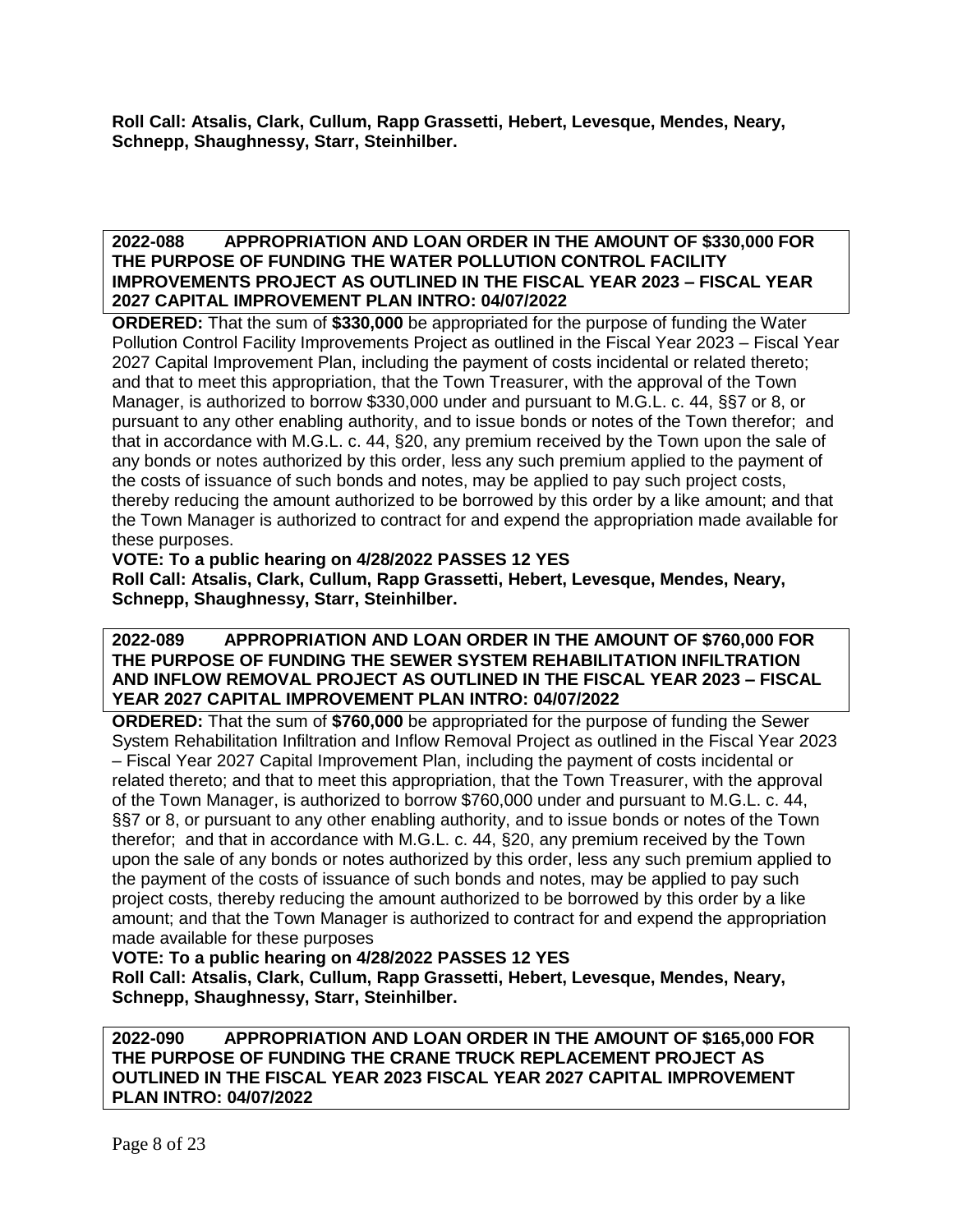**ORDERED:** That the sum of **\$165,000** be appropriated for the purpose of funding the Crane Truck Replacement Project as outlined in the Fiscal Year 2023 – Fiscal Year 2027 Capital Improvement Plan, including the payment of costs incidental or related thereto; and that to meet this appropriation, that \$165,000 be provided from the Water Pollution Control Enterprise Fund Reserves, and that the Town Manager is authorized to contract for and expend the appropriation made available for these purposes.

## **VOTE: To a public hearing on 4/28/2022 PASSES 12 YES**

**Roll Call: Atsalis, Clark, Cullum, Rapp Grassetti, Hebert, Levesque, Mendes, Neary, Schnepp, Shaughnessy, Starr, Steinhilber.**

**2022-091 APPROPRIATION ORDER IN THE AMOUNT OF \$70,000 BE APPROPRIATED FOR THE PURPOSE OF FUNDING THE TRUCK REPLACEMENT PROJECT AS OUTLINED IN THE FISCAL YEAR 2023- FISCAL YEAR 2027 CAPITAL IMPROVEMENT PLAN INTRO: 04/07/2022**

**ORDERED:** That the sum of **\$70,000** be appropriated for the purpose of funding the Truck Replacement project as outlined in the Fiscal Year 2023- Fiscal Year 2027 Capital Improvement Plan, including the payment of costs incidental or related thereto; and that to meet this appropriation, that \$70,000 be provided from the Water Pollution Control Enterprise Fund Reserves, and that the Town Manager is authorized to contract for and expend the appropriation made available for these purposes.

### **VOTE: To a public hearing on 4/28/2022 PASSES 12 YES**

**Roll Call: Atsalis, Clark, Cullum, Rapp Grassetti, Hebert, Levesque, Mendes, Neary, Schnepp, Shaughnessy, Starr, Steinhilber.**

### **2022-092 APPROPRIATION AND LOAN ORDER IN THE AMOUNT OF \$1,050,000 FOR THE PURPOSE OF FUNDING THE PIPE REPLACEMENT AND UPGRADE PROJECT AS OUTLINED IN THE FISCAL YEAR 2023 – FISCAL YEAR 2027 CAPITAL IMPROVEMENT PLAN INTRO: 04/07/2022**

**ORDERED:** That the sum of **\$1,050,000** be appropriated for the purpose of funding the Pipe Replacement and Upgrade Project as outlined in the Fiscal Year 2023 – Fiscal Year 2027 Capital Improvement Plan, including the payment of costs incidental or related thereto; and that to meet this appropriation, that the Town Treasurer, with the approval of the Town Manager, is authorized to borrow \$1,050,000 under and pursuant to M.G.L. c. 44, §§7 or 8, or pursuant to any other enabling authority, and to issue bonds or notes of the Town therefor; and that in accordance with M.G.L. c. 44, §20, any premium received by the Town upon the sale of any bonds or notes authorized by this order, less any such premium applied to the payment of the costs of issuance of such bonds and notes, may be applied to pay such project costs, thereby reducing the amount authorized to be borrowed by this order by a like amount; and that the Town Manager is authorized to contract for and expend the appropriation made available for these purposes

# **VOTE: To a public hearing on 4/28/2022 PASSES 12 YES**

**Roll Call: Atsalis, Clark, Cullum, Rapp Grassetti, Hebert, Levesque, Mendes, Neary, Schnepp, Shaughnessy, Starr, Steinhilber.**

### **2022-093 APPROPRIATION AND LOAN ORDER IN THE AMOUNT OF \$1,000,000 FOR THE PURPOSE OF FUNDING THE STRAIGHTWAY FILTRATION PLANT DESIGN PROJECT AS OUTLINED IN THE FISCAL YEAR 2023 – FISCAL YEAR 2027 CAPITAL IMPROVEMENT PLAN INTRO: 04/07/2022**

**ORDERED:** That the sum of **\$1,000,000** be appropriated for the purpose of funding the Straightway Filtration Plant Design Project as outlined in the Fiscal Year 2023 – Fiscal Year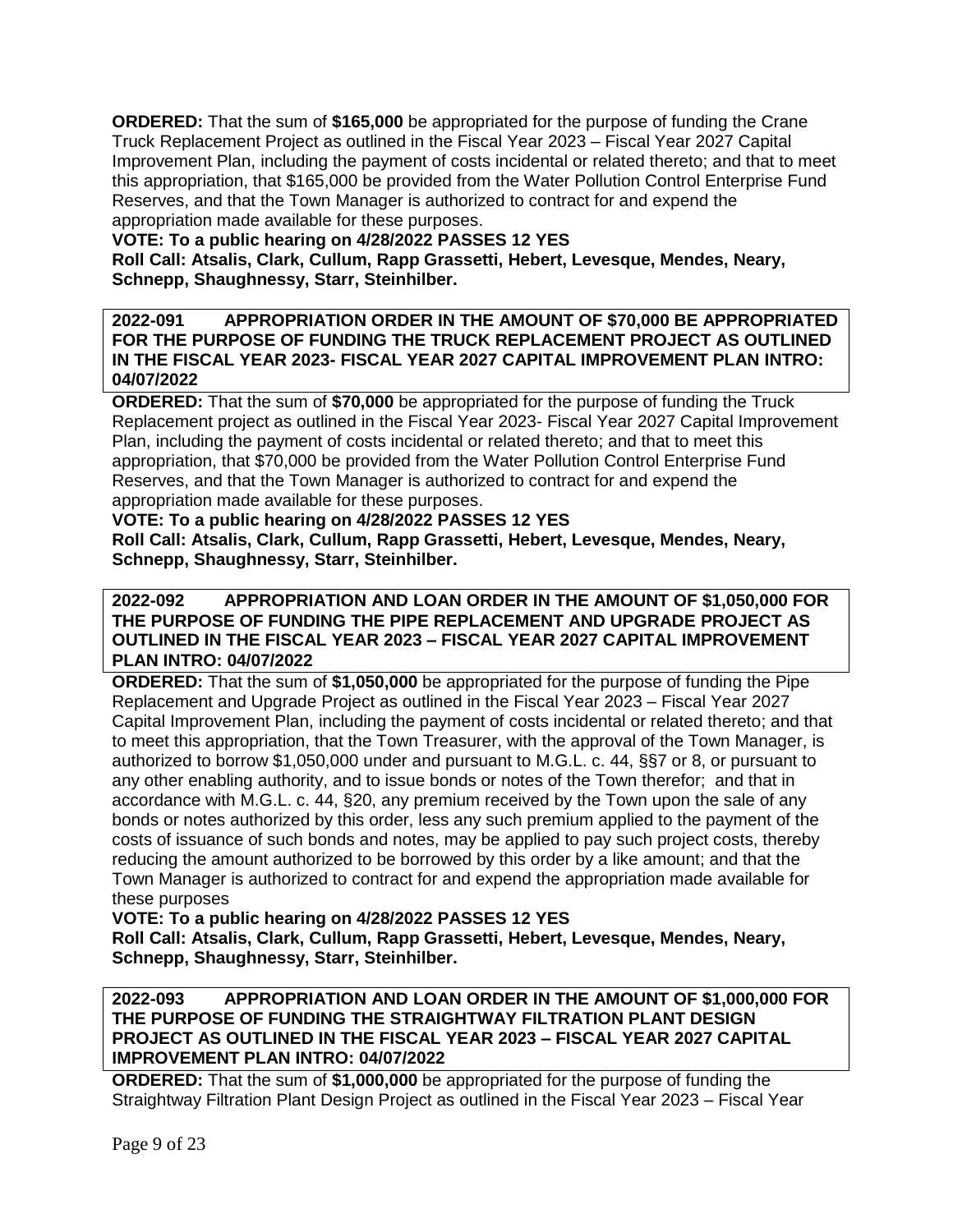2027 Capital Improvement Plan, including the payment of costs incidental or related thereto; and that to meet this appropriation, that the Town Treasurer, with the approval of the Town Manager, is authorized to borrow \$1,000,000 under and pursuant to M.G.L. c. 44, §§7 or 8, or pursuant to any other enabling authority, and to issue bonds or notes of the Town therefor; and that in accordance with M.G.L. c. 44, §20, any premium received by the Town upon the sale of any bonds or notes authorized by this order, less any such premium applied to the payment of the costs of issuance of such bonds and notes, may be applied to pay such project costs, thereby reducing the amount authorized to be borrowed by this order by a like amount; and that the Town Manager is authorized to contract for and expend the appropriation made available for these purposes.

**VOTE: To a public hearing on 4/28/2022 PASSES 12 YES Roll Call: Atsalis, Clark, Cullum, Rapp Grassetti, Hebert, Levesque, Mendes, Neary, Schnepp, Shaughnessy, Starr, Steinhilber.**

**2022-094 APPROPRIATION AND LOAN ORDER IN THE AMOUNT OF \$480,000 FOR THE PURPOSE OF FUNDING THE OCEAN STREET WATER MAIN LOOPING CONSTRUCTION PROJECT AS OUTLINED IN THE FISCAL YEAR 2023 – FISCAL YEAR 2027 CAPITAL IMPROVEMENT PLAN INTRO: 04/07/2022**

**ORDERED:** That the sum of **\$480,000** be appropriated for the purpose of funding the Ocean Street Water Main Looping Construction Project as outlined in the Fiscal Year 2023 – Fiscal Year 2027 Capital Improvement Plan, including the payment of costs incidental or related thereto; and that to meet this appropriation, that the Town Treasurer, with the approval of the Town Manager, is authorized to borrow \$480,000 under and pursuant to M.G.L. c. 44, §§7 or 8, or pursuant to any other enabling authority, and to issue bonds or notes of the Town therefor; and that in accordance with M.G.L. c. 44, §20, any premium received by the Town upon the sale of any bonds or notes authorized by this order, less any such premium applied to the payment of the costs of issuance of such bonds and notes, may be applied to pay such project costs, thereby reducing the amount authorized to be borrowed by this order by a like amount; and that the Town Manager is authorized to contract for and expend the appropriation made available for these purposes.

#### **VOTE: To a public hearing on 4/28/2022 PASSES 12 YES**

**Roll Call: Atsalis, Clark, Cullum, Rapp Grassetti, Hebert, Levesque, Mendes, Neary, Schnepp, Shaughnessy, Starr, Steinhilber.**

### **2022-095 APPROPRIATION ORDER IN THE AMOUNT OF \$200,000 FOR THE PURPOSE OF FUNDING THE WELLS, PUMP STATIONS, TREATMENT PLANT REPAIR AND UPGRADE PROJECT AS OUTLINED IN THE FISCAL YEAR 2023- FISCAL YEAR 2027 CAPITAL IMPROVEMENT PLAN INTRO: 04/07/2022**

**ORDERED:** That the sum of **\$200,000** be appropriated for the purpose of funding the Wells, Pump Stations, Treatment Plant Repair and Upgrade Project as outlined in the Fiscal Year 2023- Fiscal Year 2027 Capital Improvement Plan, including the payment of costs incidental or related thereto; and that to meet this appropriation, that \$200,000 be provided from the Water Supply Enterprise Fund Reserves, and that the Town Manager is authorized to contract for and expend the appropriation made available for these purposes

**VOTE: To a public hearing on 4/28/2022 PASSES 12 YES**

**Roll Call: Atsalis, Clark, Cullum, Rapp Grassetti, Hebert, Levesque, Mendes, Neary, Schnepp, Shaughnessy, Starr, Steinhilber.**

**2022-096 APPROPRIATION ORDER IN THE AMOUNT OF \$65,000 FOR THE PURPOSE OF FUNDING THE MARY DUNN 1 WATER STORAGE TANK REPAINTING PROJECT AS**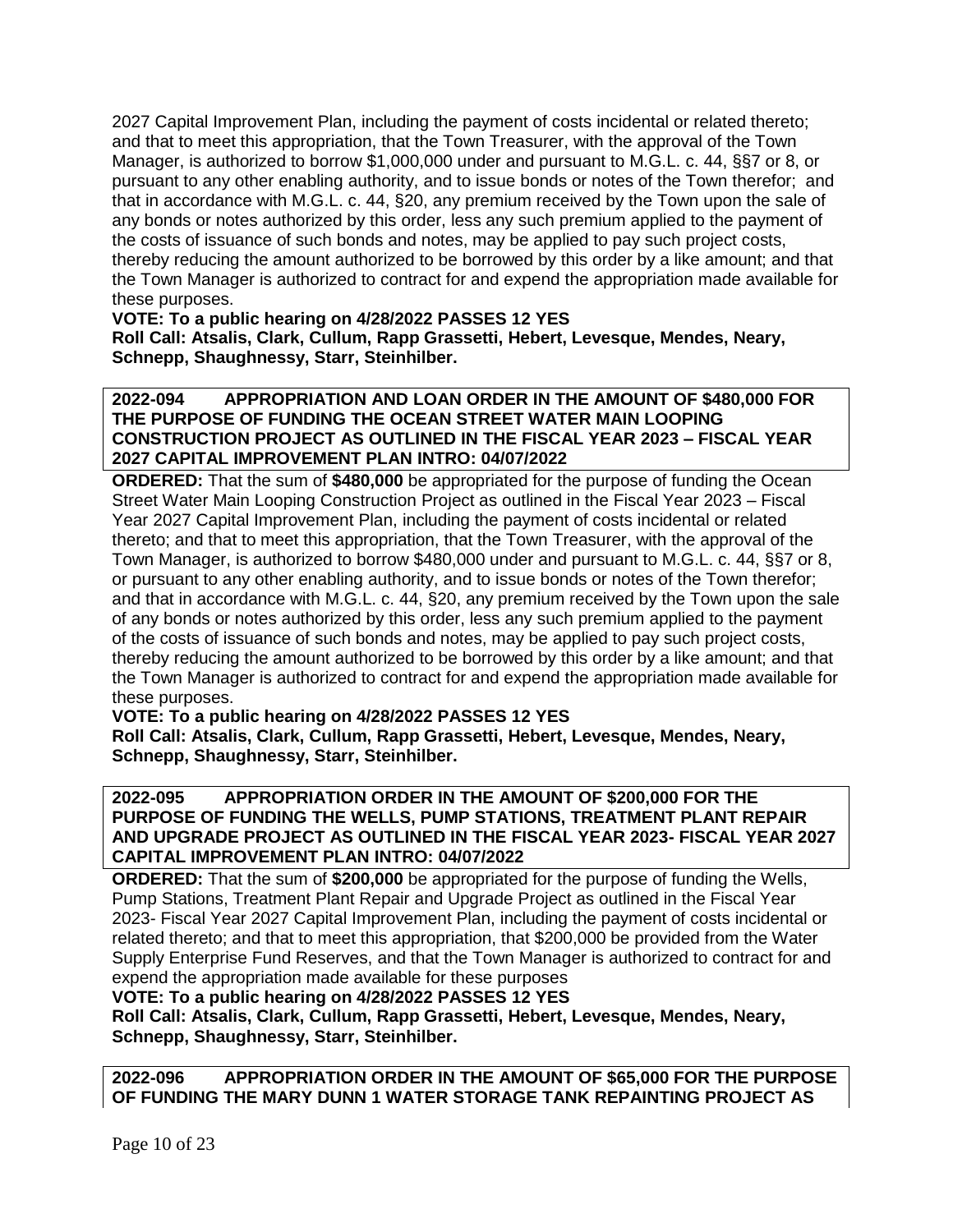# **OUTLINED IN THE FISCAL YEAR 2023- FISCAL YEAR 2027 CAPITAL IMPROVEMENT PLAN INTRO: 04/07/2022**

**ORDERED:** That the sum of **\$65,000** be appropriated for the purpose of funding the Mary Dunn 1 Water Storage Tank Repainting Project as outlined in the Fiscal Year 2023- Fiscal Year 2027 Capital Improvement Plan, including the payment of costs incidental or related thereto; and that to meet this appropriation, that \$65,000 be provided from the Water Supply Enterprise Fund Reserves, and that the Town Manager is authorized to contract for and expend the appropriation made available for these purposes.

# **VOTE: To a public hearing on 4/28/2022 PASSES 12 YES**

**Roll Call: Atsalis, Clark, Cullum, Rapp Grassetti, Hebert, Levesque, Mendes, Neary, Schnepp, Shaughnessy, Starr, Steinhilber.**

### **2022-097 APPROPRIATION ORDER IN THE AMOUNT OF \$50,000 FOR THE PURPOSE OF FUNDING THE CONTAINER UNIT REPLACEMENT PROJECT AS OUTLINED IN THE FISCAL YEAR 2023 – FISCAL YEAR 2027 CAPITAL IMPROVEMENT PLAN INTRO: 04/07/2022**

**ORDERED:** That the sum of **\$50,000** be appropriated for the purpose of funding the Container Unit Replacement Project as outlined in the Fiscal Year 2023 – Fiscal Year 2027 Capital Improvement Plan, including the payment of costs incidental or related thereto; and that to meet this appropriation, that \$50,000 be provided from the Solid Waste Enterprise Fund Reserves, and that the Town Manager is authorized to contract for and expend the appropriation made available for these purposes.

# **VOTE: To a public hearing on 4/28/2022 PASSES 12 YES**

**Roll Call: Atsalis, Clark, Cullum, Rapp Grassetti, Hebert, Levesque, Mendes, Neary, Schnepp, Shaughnessy, Starr, Steinhilber.**

**2022-098 APPROPRIATION ORDER IN THE AMOUNT OF \$130,000 FOR THE PURPOSE OF FUNDING THE GENERATOR REPLACEMENT PROJECT AS OUTLINED IN THE FISCAL YEAR 2023 – FISCAL YEAR 2027 CAPITAL IMPROVEMENT PLAN INTRO: 04/07/2022**

**ORDERED:** That the sum of **\$130,000** be appropriated for the purpose of funding the Generator Replacement Project as outlined in the Fiscal Year 2023 – Fiscal Year 2027 Capital Improvement Plan, including the payment of costs incidental or related thereto; and that to meet this appropriation, that \$130,000 be provided from the Solid Waste Enterprise Fund Reserves, and that the Town Manager is authorized to contract for and expend the appropriation made available for these purposes.

**VOTE: To a public hearing on 4/28/2022 PASSES 12 YES**

**Roll Call: Atsalis, Clark, Cullum, Rapp Grassetti, Hebert, Levesque, Mendes, Neary, Schnepp, Shaughnessy, Starr, Steinhilber.**

# **2022-099 APPROPRIATION ORDER IN THE AMOUNT OF \$242,347 FOR THE PURPOSE OF FUNDING THE TRANSFER STATION MAINTENANCE BUILDING IMPROVEMENTS PROJECT AS OUTLINED IN THE FISCAL YEAR 2023 – FISCAL YEAR 2027 CAPITAL IMPROVEMENT PLAN INTRO: 04/07/2022**

**ORDERED:** That the sum of **\$242,347** be appropriated for the purpose of funding the Transfer Station Maintenance Building Improvements Project as outlined in the Fiscal Year 2023 – Fiscal Year 2027 Capital Improvement Plan, including the payment of costs incidental or related thereto; and that to meet this appropriation, that \$242,347 be provided from the Solid Waste Enterprise Fund Reserves, and that the Town Manager is authorized to contract for and expend the appropriation made available for these purposes.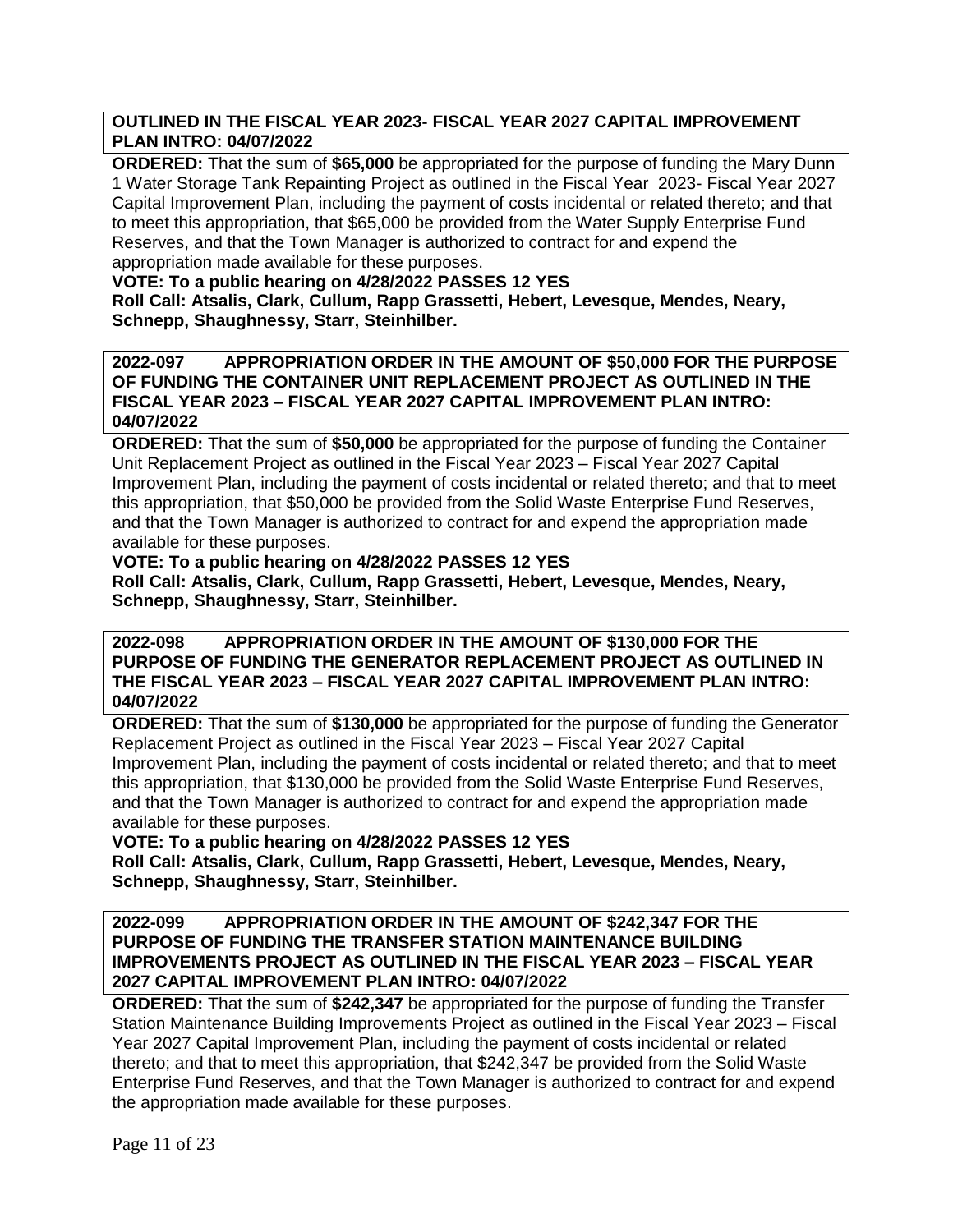**VOTE: To a public hearing on 4/28/2022 PASSES 12 YES Roll Call: Atsalis, Clark, Cullum, Rapp Grassetti, Hebert, Levesque, Mendes, Neary, Schnepp, Shaughnessy, Starr, Steinhilber.**

### **2022-100 APPROPRIATION ORDER IN THE AMOUNT OF \$3,750,000 FOR THE PURPOSE OF FUNDING THE PUBLIC ROADS MAINTENANCE PROJECT AS OUTLINED IN THE FISCAL YEAR 2023 – FISCAL YEAR 2027 CAPITAL IMPROVEMENT PLAN INTRO: 04/07/2022**

**ORDERED:** That the sum of **\$3,750,000** be appropriated for the purpose of funding the Public Roads Maintenance Project as outlined in the Fiscal Year 2023 – Fiscal Year 2027 Capital Improvement Plan, including the payment of costs incidental or related thereto; and that to meet this appropriation, that \$3,750,000 be provided from the Capital Trust Fund Reserves, and that the Town Manager is authorized to contract for and expend the appropriation made available for these purposes.

# **VOTE: To a public hearing on 4/28/2022 PASSES 12 YES**

**Roll Call: Atsalis, Clark, Cullum, Rapp Grassetti, Hebert, Levesque, Mendes, Neary, Schnepp, Shaughnessy, Starr, Steinhilber.**

# **2022-101 APPROPRIATION ORDER IN THE AMOUNT OF \$136,400 FOR THE PURPOSE OF FUNDING THE MONITORING AND MANAGEMENT PLAN REPORT - FRESHWATER PONDS PROJECT AS OUTLINED IN THE FISCAL YEAR 2023 – FISCAL YEAR 2027 CAPITAL IMPROVEMENT PLAN INTRO: 04/07/2022**

**ORDERED:** That the sum of **\$136,400** be appropriated for the purpose of funding the Monitoring and Management Plan Report - Freshwater Ponds Project as outlined in the Fiscal Year 2023 – Fiscal Year 2027 Capital Improvement Plan, including the payment of costs incidental or related thereto; and that to meet this appropriation, that \$136,400 be provided from the General Fund Reserves, and that the Town Manager is authorized to contract for and expend the appropriation made available for these purposes.

# **VOTE: To a public hearing on 4/28/2022 PASSES 12 YES**

**Roll Call: Atsalis, Clark, Cullum, Rapp Grassetti, Hebert, Levesque, Mendes, Neary, Schnepp, Shaughnessy, Starr, Steinhilber.**

### **2022-102 APPROPRIATION ORDER IN THE AMOUNT OF \$350,000 FOR THE PURPOSE OF FUNDING THE STORMWATER IMPROVEMENTS PROJECT AS OUTLINED IN THE FISCAL YEAR 2023 – FISCAL YEAR 2027 CAPITAL IMPROVEMENT PLAN INTRO: 04/07/2022**

**ORDERED:** That the sum of **\$350,000** be appropriated for the purpose of funding the Stormwater Improvements Project as outlined in the Fiscal Year 2023 – Fiscal Year 2027 Capital Improvement Plan, including the payment of costs incidental or related thereto; and that to meet this appropriation, that \$350,000 be provided from the General Fund Reserves, and that the Town Manager is authorized to contract for and expend the appropriation made available for these purposes.

**VOTE: To a public hearing on 4/28/2022 PASSES 12 YES Roll Call: Atsalis, Clark, Cullum, Rapp Grassetti, Hebert, Levesque, Mendes, Neary, Schnepp, Shaughnessy, Starr, Steinhilber.**

**2022-103 APPROPRIATION AND LOAN ORDER IN THE AMOUNT OF \$2,950,000 FOR THE PURPOSE OF FUNDING THE OCEAN STREET SIDEWALKS AND KALMUS BEACH**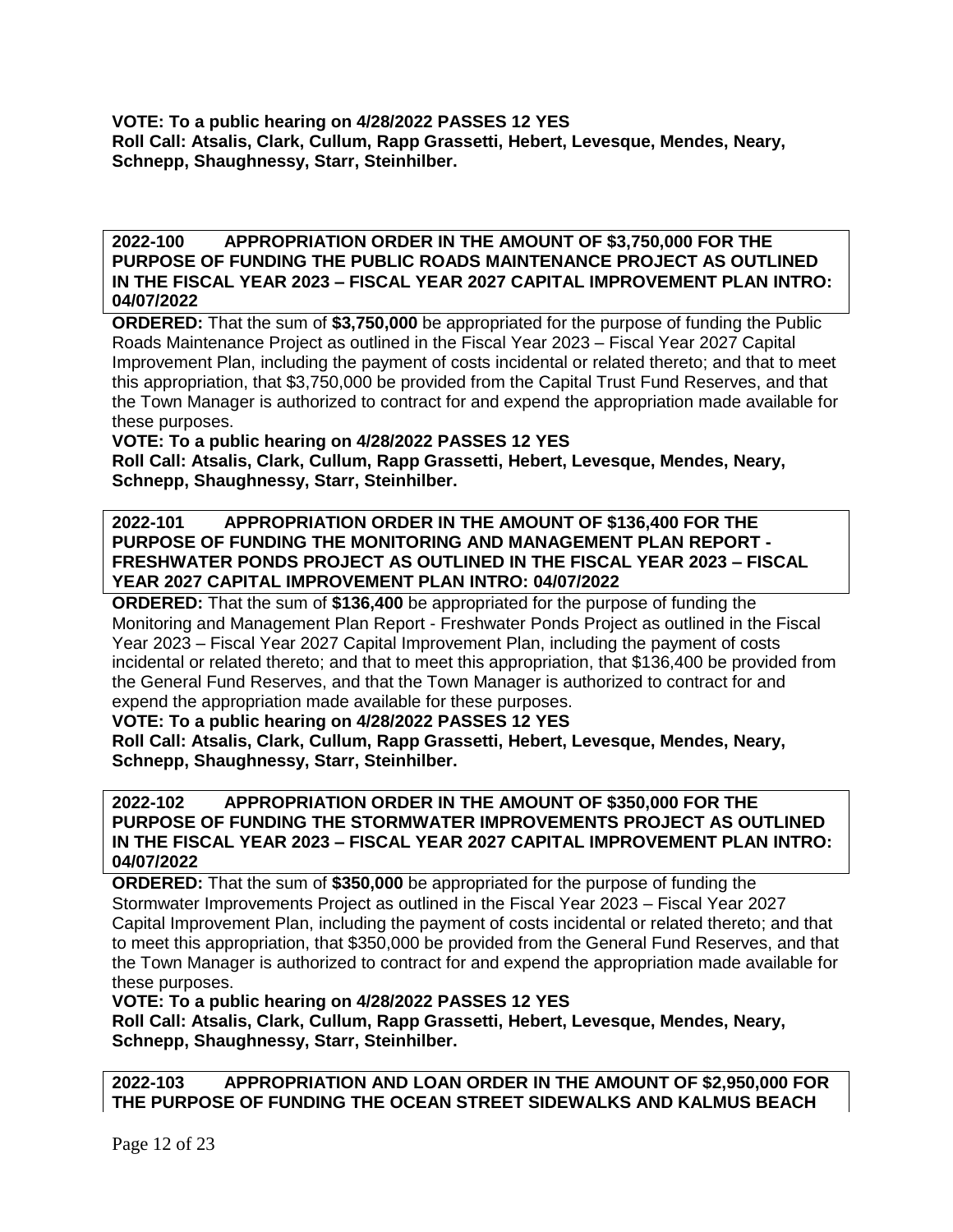# **ENTRANCE CONSTRUCTION PROJECT AS OUTLINED IN THE FISCAL YEAR 2023 – FISCAL YEAR 2027 CAPITAL IMPROVEMENT PLAN INTRO: 04/07/2022**

**ORDERED:** That the sum of **\$2,950,000** be appropriated for the purpose of funding the Ocean Street Sidewalks and Kalmus Beach Entrance Construction Project as outlined in the Fiscal Year 2023 - Fiscal Year 2027 Capital Improvement Plan, including the payment of costs incidental or related thereto; and that to meet this appropriation, that the Town Treasurer, with the approval of the Town Manager, is authorized to borrow \$2,950,000 under and pursuant to M.G.L. c. 44, §§7 or 8, or pursuant to any other enabling authority, and to issue bonds or notes of the Town therefore; and that in accordance with M.G.L. c. 44, §20, any premium received by the Town upon the sale of any bonds or notes authorized by this order, less any such premium applied to the payment of the costs of issuance of such bonds and notes, may be applied to pay such project costs, thereby reducing the amount authorized to be borrowed by this order by a like amount; and that the Town Manager is authorized to contract for and expend the appropriation made available for these purposes.

# **VOTE: To a public hearing on 4/28/2022 PASSES 12 YES**

**Roll Call: Atsalis, Clark, Cullum, Rapp Grassetti, Hebert, Levesque, Mendes, Neary, Schnepp, Shaughnessy, Starr, Steinhilber.**

### **2022-104 APPROPRIATION ORDER IN THE AMOUNT OF \$283,989 FOR THE PURPOSE OF FUNDING THE DEPARTMENT OF PUBLIC WORKS OFFICE EXPANSION DESIGN PROJECT AS OUTLINED IN THE FISCAL YEAR 2023 – FISCAL YEAR 2027 CAPITAL IMPROVEMENT PLAN INTRO: 04/07/2022**

**ORDERED:** That the sum of **\$283,989** be appropriated for the purpose of funding the Department of Public Works Office Expansion Design Project as outlined in the Fiscal Year 2023 – Fiscal Year 2027 Capital Improvement Plan, including the payment of costs incidental or related thereto; and that to meet this appropriation, that \$283,989 be provided from the General Fund Reserves, and that the Town Manager is authorized to contract for and expend the appropriation made available for these purposes.

# **VOTE: To a public hearing on 4/28/2022 PASSES 12 YES**

**Roll Call: Atsalis, Clark, Cullum, Rapp Grassetti, Hebert, Levesque, Mendes, Neary, Schnepp, Shaughnessy, Starr, Steinhilber.**

# **2022-105 APPROPRIATION AND LOAN ORDER IN THE AMOUNT OF \$1,400,000 FOR THE PURPOSE OF FUNDING THE SNOWS CREEK CULVERT REPLACEMENT PROJECT AS OUTLINED IN THE FISCAL YEAR 2023 – FISCAL YEAR 2027 CAPITAL IMPROVEMENT PLAN INTRO: 04/07/2022**

**ORDERED:** That the sum of **\$1,400,000** be appropriated for the purpose of funding the Snows Creek Culvert Replacement Project as outlined in the Fiscal Year 2023 – Fiscal Year 2027 Capital Improvement Plan, including the payment of costs incidental or related thereto; and that to meet this appropriation, that the Town Treasurer, with the approval of the Town Manager, is authorized to borrow \$1,400,000 under and pursuant to M.G.L. c. 44, §§7 or 8, or pursuant to any other enabling authority, and to issue bonds or notes of the Town therefor; and that in accordance with M.G.L. c. 44, §20, any premium received by the Town upon the sale of any bonds or notes authorized by this order, less any such premium applied to the payment of the costs of issuance of such bonds and notes, may be applied to pay such project costs, thereby reducing the amount authorized to be borrowed by this order by a like amount; and that the Town Manager is authorized to contract for and expend the appropriation made available for these purposes.

**VOTE: To a public hearing on 4/28/2022 PASSES 12 YES**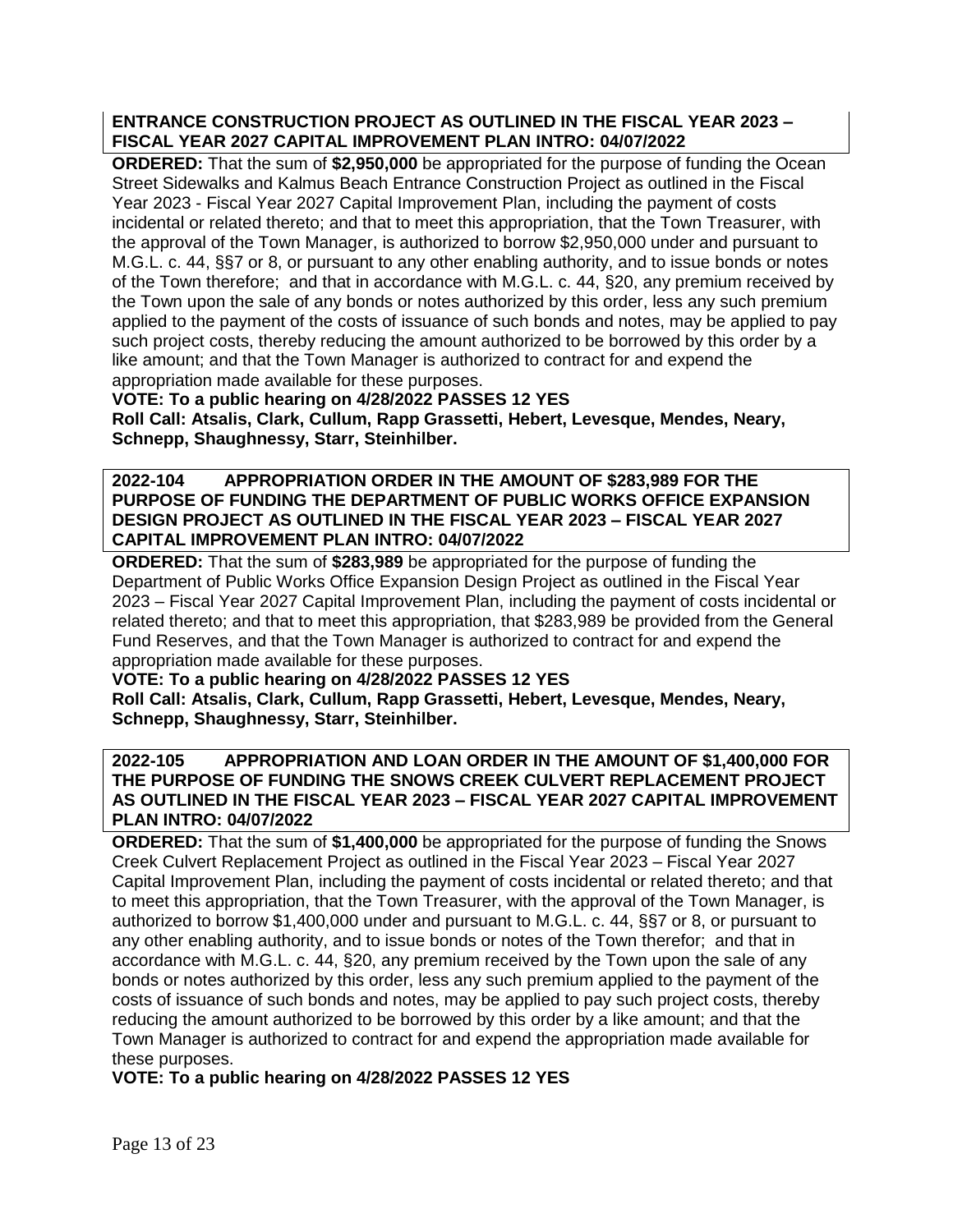**Roll Call: Atsalis, Clark, Cullum, Rapp Grassetti, Hebert, Levesque, Mendes, Neary, Schnepp, Shaughnessy, Starr, Steinhilber.**

**2022-106 APPROPRIATION ORDER IN THE AMOUNT OF \$431,313 FOR THE PURPOSE OF FUNDING THE EMERGENCY GENERATOR IMPLEMENTATION PLAN PROJECT AS OUTLINED IN THE FISCAL YEAR 2023 – FISCAL YEAR 2027 CAPITAL IMPROVEMENT PLAN INTRO: 04/07/2022**

**ORDERED:** That the sum of **\$431,313** be appropriated for the purpose of funding the Emergency Generator Implementation Plan Project as outlined in the Fiscal Year 2023 – Fiscal Year 2027 Capital Improvement Plan, including the payment of costs incidental or related thereto; and that to meet this appropriation, that \$431,313 be provided from the General Fund Reserves, and that the Town Manager is authorized to contract for and expend the appropriation made available for these purposes.

**VOTE: To a public hearing on 4/28/2022 PASSES 12 YES**

**Roll Call: Atsalis, Clark, Cullum, Rapp Grassetti, Hebert, Levesque, Mendes, Neary, Schnepp, Shaughnessy, Starr, Steinhilber.**

## **2022-107 APPROPRIATION AND LOAN ORDER IN THE AMOUNT OF \$2,025,852 FOR THE PURPOSE OF FUNDING THE TOWN HALL MECHANICAL IMPROVEMENTS PROJECT AS OUTLINED IN THE FISCAL YEAR 2023 – FISCAL YEAR 2027 CAPITAL IMPROVEMENT PLAN INTRO: 04/07/2022**

**ORDERED:** That the sum of **\$2,025,852** be appropriated for the purpose of funding the Town Hall Mechanical Improvements Project as outlined in the Fiscal Year 2023 – Fiscal Year 2027 Capital Improvement Plan, including the payment of costs incidental or related thereto; and that to meet this appropriation, that the Town Treasurer, with the approval of the Town Manager, is authorized to borrow \$2,025,852 under and pursuant to M.G.L. c. 44, §§7 or 8, or pursuant to any other enabling authority, and to issue bonds or notes of the Town therefor; and that in accordance with M.G.L. c. 44, §20, any premium received by the Town upon the sale of any bonds or notes authorized by this order, less any such premium applied to the payment of the costs of issuance of such bonds and notes, may be applied to pay such project costs, thereby reducing the amount authorized to be borrowed by this order by a like amount; and that the Town Manager is authorized to contract for and expend the appropriation made available for these purposes.

**VOTE: To a public hearing on 4/28/2022 PASSES 12 YES Roll Call: Atsalis, Clark, Cullum, Rapp Grassetti, Hebert, Levesque, Mendes, Neary, Schnepp, Shaughnessy, Starr, Steinhilber.**

## **2022-108 APPROPRIATION AND LOAN ORDER IN THE AMOUNT OF \$1,906,100 FOR THE PURPOSE OF FUNDING THE SCHOOL ADMINISTRATION BUILDING MECHANICAL COOLING UPGRADES PROJECT AS OUTLINED IN THE FISCAL YEAR 2023 – FISCAL YEAR 2027 CAPITAL IMPROVEMENT PLAN INTRO: 04/07/2022**

**ORDERED:** That the sum of **\$1,906,100** be appropriated for the purpose of funding the School Administration Building Mechanical Cooling Upgrades Project as outlined in the Fiscal Year 2023 – Fiscal Year 2027 Capital Improvement Plan, including the payment of costs incidental or related thereto; and that to meet this appropriation, that the Town Treasurer, with the approval of the Town Manager, is authorized to borrow \$1,906,100 under and pursuant to M.G.L. c. 44, §§7 or 8, or pursuant to any other enabling authority, and to issue bonds or notes of the Town therefor; and that in accordance with M.G.L. c. 44, §20, any premium received by the Town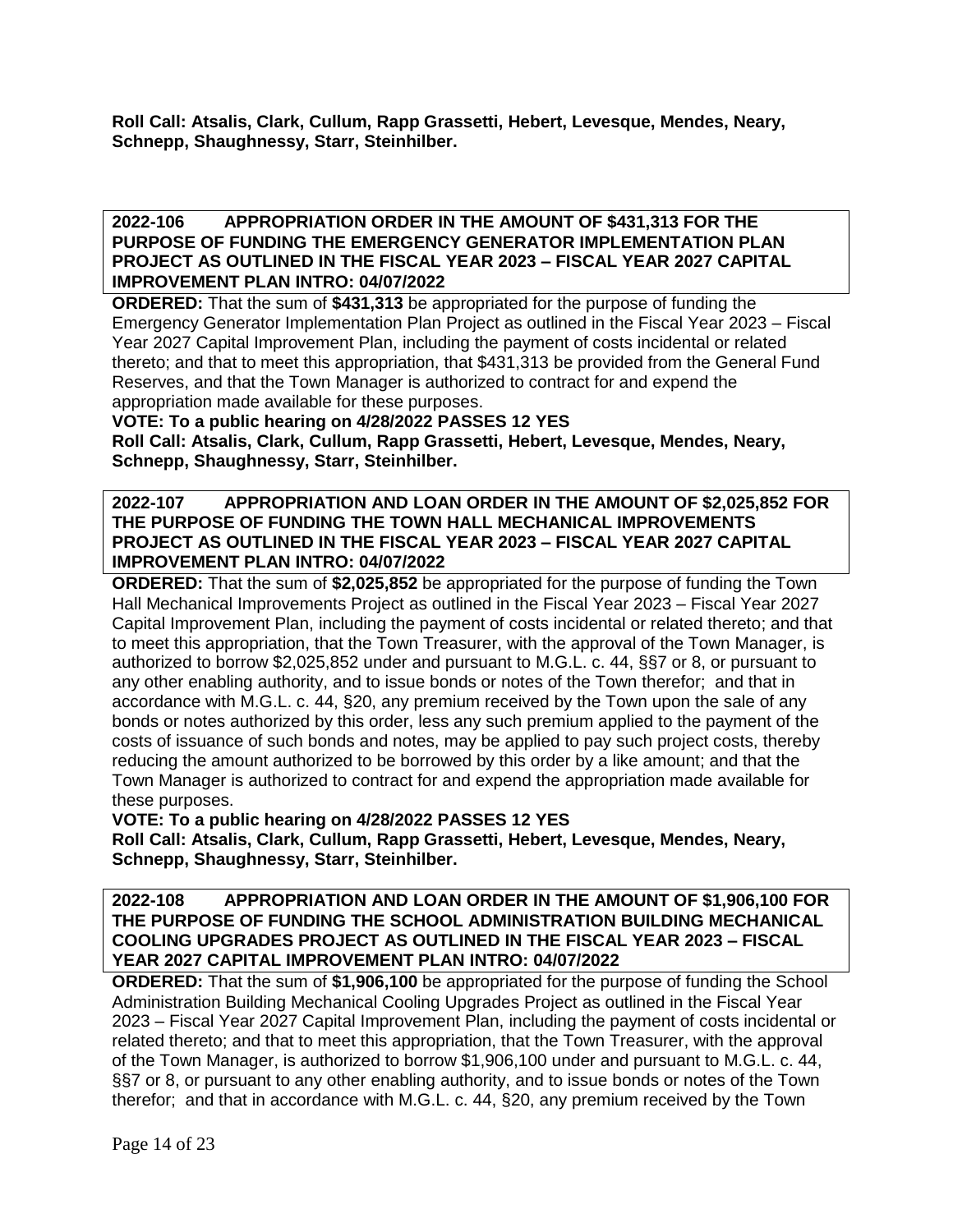upon the sale of any bonds or notes authorized by this order, less any such premium applied to the payment of the costs of issuance of such bonds and notes, may be applied to pay such project costs, thereby reducing the amount authorized to be borrowed by this order by a like amount; and that the Town Manager is authorized to contract for and expend the appropriation made available for these purposes.

# **VOTE: To a public hearing on 4/28/2022 PASSES 12 YES**

**Roll Call: Atsalis, Clark, Cullum, Rapp Grassetti, Hebert, Levesque, Mendes, Neary, Schnepp, Shaughnessy, Starr, Steinhilber.**

### **2022-109 APPROPRIATION ORDER IN THE AMOUNT OF \$231,000 FOR THE PURPOSE OF FUNDING THE CAPE COD AIRFIELD FUEL TANK REPLACEMENT PROJECT AS OUTLINED IN THE FISCAL YEAR 2023 – FISCAL YEAR 2027 CAPITAL IMPROVEMENT PLAN INTRO: 04/07/2022**

**ORDERED:** That the sum of **\$231,000** be appropriated for the purpose of funding the Cape Cod Airfield Fuel Tank Replacement Project as outlined in the Fiscal Year 2023 – Fiscal Year 2027 Capital Improvement Plan, including the payment of costs incidental or related thereto; and that to meet this appropriation, that \$231,000 be provided from the General Fund Reserves, and that the Town Manager is authorized to contract for and expend the appropriation made available for these purposes.

**VOTE: To a public hearing on 4/28/2022 PASSES 12 YES Roll Call: Atsalis, Clark, Cullum, Rapp Grassetti, Hebert, Levesque, Mendes, Neary, Schnepp, Shaughnessy, Starr, Steinhilber.**

# **2022-110 APPROPRIATION AND LOAN ORDER IN THE AMOUNT OF \$1,167,321 FOR THE PURPOSE OF FUNDING THE BARNSTABLE POLICE DEPARTMENT FACILITY IMPROVEMENT PROJECT AS OUTLINED IN THE FISCAL YEAR 2023 – FISCAL YEAR 2027 CAPITAL IMPROVEMENT PLAN INTRO: 04/07/2022**

**ORDERED:** That the sum of **\$1,167,321** be appropriated for the purpose of funding the Barnstable Police Department Facility Improvement Project as outlined in the Fiscal Year 2023 – Fiscal Year 2027 Capital Improvement Plan, including the payment of costs incidental or related thereto; and that to meet this appropriation, that the Town Treasurer, with the approval of the Town Manager, is authorized to borrow \$1,167,321 under and pursuant to M.G.L. c. 44, §§7 or 8, or pursuant to any other enabling authority, and to issue bonds or notes of the Town therefor; and that in accordance with M.G.L. c. 44, §20, any premium received by the Town upon the sale of any bonds or notes authorized by this order, less any such premium applied to the payment of the costs of issuance of such bonds and notes, may be applied to pay such project costs, thereby reducing the amount authorized to be borrowed by this order by a like amount; and that the Town Manager is authorized to contract for and expend the appropriation made available for these purposes.

# **VOTE: To a public hearing on 4/28/2022 PASSES 12 YES**

**Roll Call: Atsalis, Clark, Cullum, Rapp Grassetti, Hebert, Levesque, Mendes, Neary, Schnepp, Shaughnessy, Starr, Steinhilber.**

### **2022-111 APPROPRIATION AND LOAN ORDER IN THE AMOUNT OF \$1,770,000 FOR THE PURPOSE OF FUNDING THE HYANNIS YOUTH & COMMUNITY CENTER MECHANICALS IMPROVEMENTS PROJECT AS OUTLINED IN THE FISCAL YEAR 2023 – FISCAL YEAR 2027 CAPITAL IMPROVEMENT PLAN INTRO: 04/07/2022**

**ORDERED:** That the sum of **\$1,770,000** be appropriated for the purpose of funding the Hyannis Youth & Community Center Mechanicals Improvements Project as outlined in the Fiscal Year 2023 – Fiscal Year 2027 Capital Improvement Plan, including the payment of costs incidental or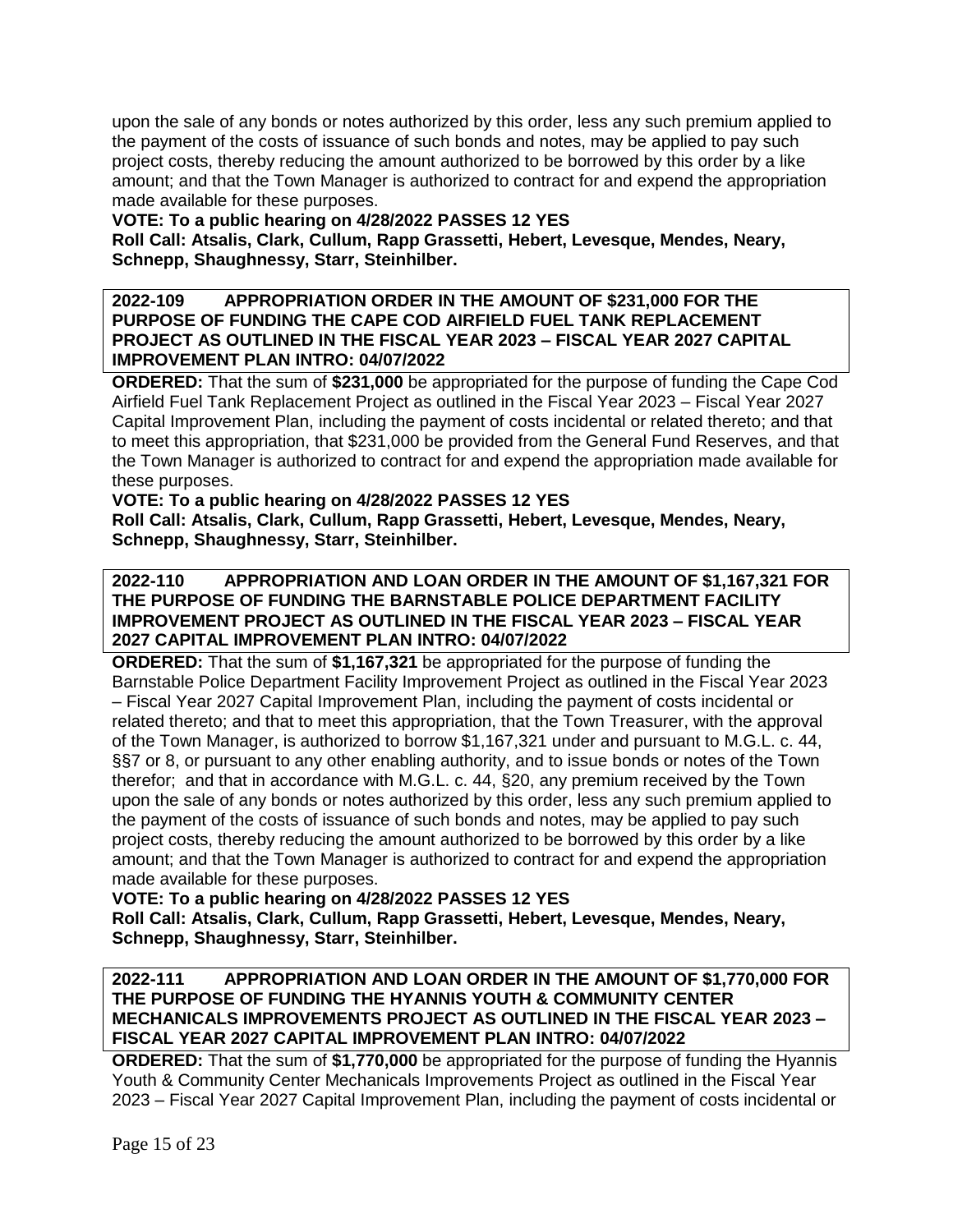related thereto; and that to meet this appropriation, that the Town Treasurer, with the approval of the Town Manager, is authorized to borrow \$1,770,000 under and pursuant to M.G.L. c. 44, §§7 or 8, or pursuant to any other enabling authority, and to issue bonds or notes of the Town therefor; and that in accordance with M.G.L. c. 44, §20, any premium received by the Town upon the sale of any bonds or notes authorized by this order, less any such premium applied to the payment of the costs of issuance of such bonds and notes, may be applied to pay such project costs, thereby reducing the amount authorized to be borrowed by this order by a like amount; and that the Town Manager is authorized to contract for and expend the appropriation made available for these purposes.

## **VOTE: To a public hearing on 4/28/2022 PASSES 12 YES**

**Roll Call: Atsalis, Clark, Cullum, Rapp Grassetti, Hebert, Levesque, Mendes, Neary, Schnepp, Shaughnessy, Starr, Steinhilber.**

## **2022-112 APPROPRIATION AND LOAN ORDER IN THE AMOUNT OF \$827,376 FOR THE PURPOSE OF FUNDING THE CENTERVILLE RECREATION SITE IMPROVEMENTS PROJECT AS OUTLINED IN THE FISCAL YEAR 2023 – FISCAL YEAR 2027 CAPITAL IMPROVEMENT PLAN INTRO: 04/07/2022**

**ORDERED:** That the sum of **\$827,376** be appropriated for the purpose of funding the Centerville Recreation Site Improvements Project as outlined in the Fiscal Year 2023 – Fiscal Year 2027 Capital Improvement Plan, including the payment of costs incidental or related thereto; and that to meet this appropriation, that the Town Treasurer, with the approval of the Town Manager, is authorized to borrow \$827,376 under and pursuant to M.G.L. c. 44, §§7 or 8, or pursuant to any other enabling authority, and to issue bonds or notes of the Town therefor; and that in accordance with M.G.L. c. 44, §20, any premium received by the Town upon the sale of any bonds or notes authorized by this order, less any such premium applied to the payment of the costs of issuance of such bonds and notes, may be applied to pay such project costs, thereby reducing the amount authorized to be borrowed by this order by a like amount; and that the Town Manager is authorized to contract for and expend the appropriation made available for these purposes.

### **VOTE: To a public hearing on 4/28/2022 PASSES 12 YES Roll Call: Atsalis, Clark, Cullum, Rapp Grassetti, Hebert, Levesque, Mendes, Neary, Schnepp, Shaughnessy, Starr, Steinhilber.**

## **2022-113 APPROPRIATION AND LOAN ORDER IN THE AMOUNT OF \$450,000 FOR THE PURPOSE OF FUNDING THE HATHAWAY'S POND BATHHOUSE AND SITE IMPROVEMENTS PROJECT AS OUTLINED IN THE FISCAL YEAR 2023 FISCAL YEAR 2027 CAPITAL IMPROVEMENT PLAN INTRO: 04/07/2022**

**ORDERED:** That the sum of **\$450,000** be appropriated for the purpose of funding the Hathaway's Pond Bathhouse and Site Improvements Project as outlined in the Fiscal Year 2023 – Fiscal Year 2027 Capital Improvement Plan, including the payment of costs incidental or related thereto; and that to meet this appropriation, that the Town Treasurer, with the approval of the Town Manager, is authorized to borrow \$450,000 under and pursuant to M.G.L. c. 44, §§7 or 8, or pursuant to any other enabling authority, and to issue bonds or notes of the Town therefor; and that in accordance with M.G.L. c. 44, §20, any premium received by the Town upon the sale of any bonds or notes authorized by this order, less any such premium applied to the payment of the costs of issuance of such bonds and notes, may be applied to pay such project costs, thereby reducing the amount authorized to be borrowed by this order by a like amount; and that the Town Manager is authorized to contract for and expend the appropriation made available for these purposes.

**VOTE: To a public hearing on 4/28/2022 PASSES 12 YES**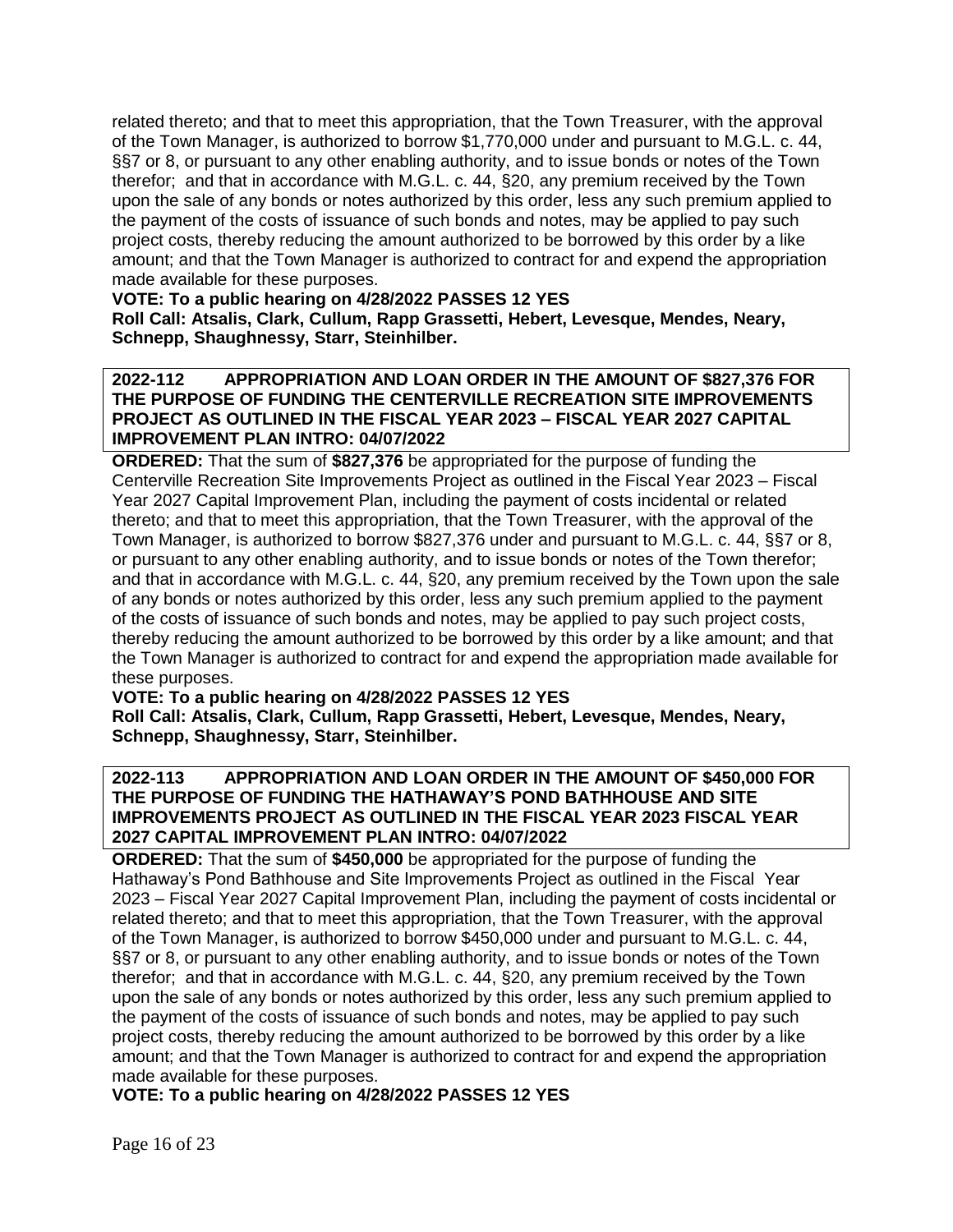**Roll Call: Atsalis, Clark, Cullum, Rapp Grassetti, Hebert, Levesque, Mendes, Neary, Schnepp, Shaughnessy, Starr, Steinhilber.**

### **2022-114 APPROPRIATION ORDER IN THE AMOUNT OF \$290,000 FOR THE PURPOSE OF FUNDING THE KEYES MEMORIAL BEACH PARKING LOT REHABILITATION PROJECT AS OUTLINED IN THE FISCAL YEAR 2023 – FISCAL YEAR 2027 CAPITAL IMPROVEMENT PLAN INTRO: 04/07/2022**

**ORDERED:** That the sum of **\$290,000** be appropriated for the purpose of funding the Keyes Memorial Beach Parking Lot Rehabilitation Project as outlined in the Fiscal Year 2023 – Fiscal Year 2027 Capital Improvement Plan, including the payment of costs incidental or related thereto; and that to meet this appropriation, that \$290,000 be provided from the General Fund Reserves, and that the Town Manager is authorized to contract for and expend the appropriation made available for these purposes.

**VOTE: To a public hearing on 4/28/2022 PASSES 12 YES**

**Roll Call: Atsalis, Clark, Cullum, Rapp Grassetti, Hebert, Levesque, Mendes, Neary, Schnepp, Shaughnessy, Starr, Steinhilber.**

**2022-115 APPROPRIATION ORDER IN THE AMOUNT OF \$289,604 FOR THE PURPOSE OF FUNDING THE MARINE AND ENVIRONMENTAL AFFAIRS FACILITY INTERIOR IMPROVEMENTS PROJECT AS OUTLINED IN THE FISCAL YEAR 2023 – FISCAL YEAR 2027 CAPITAL IMPROVEMENT PLAN INTRO: 04/07/2022**

**ORDERED:** That the sum of **\$289,604** be appropriated for the purpose of funding the Marine and Environmental Affairs Facility Interior Improvements Project as outlined in the Fiscal Year 2023 – Fiscal Year 2027 Capital Improvement Plan, including the payment of costs incidental or related thereto; and that to meet this appropriation, that \$289,604 be provided from the General Fund Reserves, and that the Town Manager is authorized to contract for and expend the appropriation made available for these purposes.

**VOTE: To a public hearing on 4/28/2022 PASSES 12 YES**

**Roll Call: Atsalis, Clark, Cullum, Rapp Grassetti, Hebert, Levesque, Mendes, Neary, Schnepp, Shaughnessy, Starr, Steinhilber.**

**2022-116 APPROPRIATION ORDER IN THE AMOUNT OF \$50,000 FOR THE PURPOSE OF FUNDING THE LONG POND FISHWAY DESIGN AND PERMITTING PROJECT AS OUTLINED IN THE FISCAL YEAR 2023 – FISCAL YEAR 2027 CAPITAL IMPROVEMENT PLAN INTRO: 04/07/2022**

**ORDERED:** That the sum of **\$50,000** be appropriated for the purpose of funding the Long Pond Fishway Design and Permitting Project as outlined in the Fiscal Year 2023 – Fiscal Year 2027 Capital Improvement Plan, including the payment of costs incidental or related thereto; and that to meet this appropriation, that \$50,000 be provided from the General Fund Reserves, and that the Town Manager is authorized to contract for and expend the appropriation made available for these purposes.

**VOTE: To a public hearing on 4/28/2022 PASSES 12 YES**

**Roll Call: Atsalis, Clark, Cullum, Rapp Grassetti, Hebert, Levesque, Mendes, Neary, Schnepp, Shaughnessy, Starr, Steinhilber.**

**2022-117 APPROPRIATION AND TRANSFER ORDER IN THE AMOUNT OF \$65,000 FOR THE PURPOSE OF FUNDING THE MCCARTHY'S LANDING DINGHY DOCK DESIGN AND PERMITTING PROJECT AS OUTLINED IN THE FISCAL YEAR 2023 – FISCAL YEAR 2027 CAPITAL IMPROVEMENT PLAN INTRO: 04/07/2022**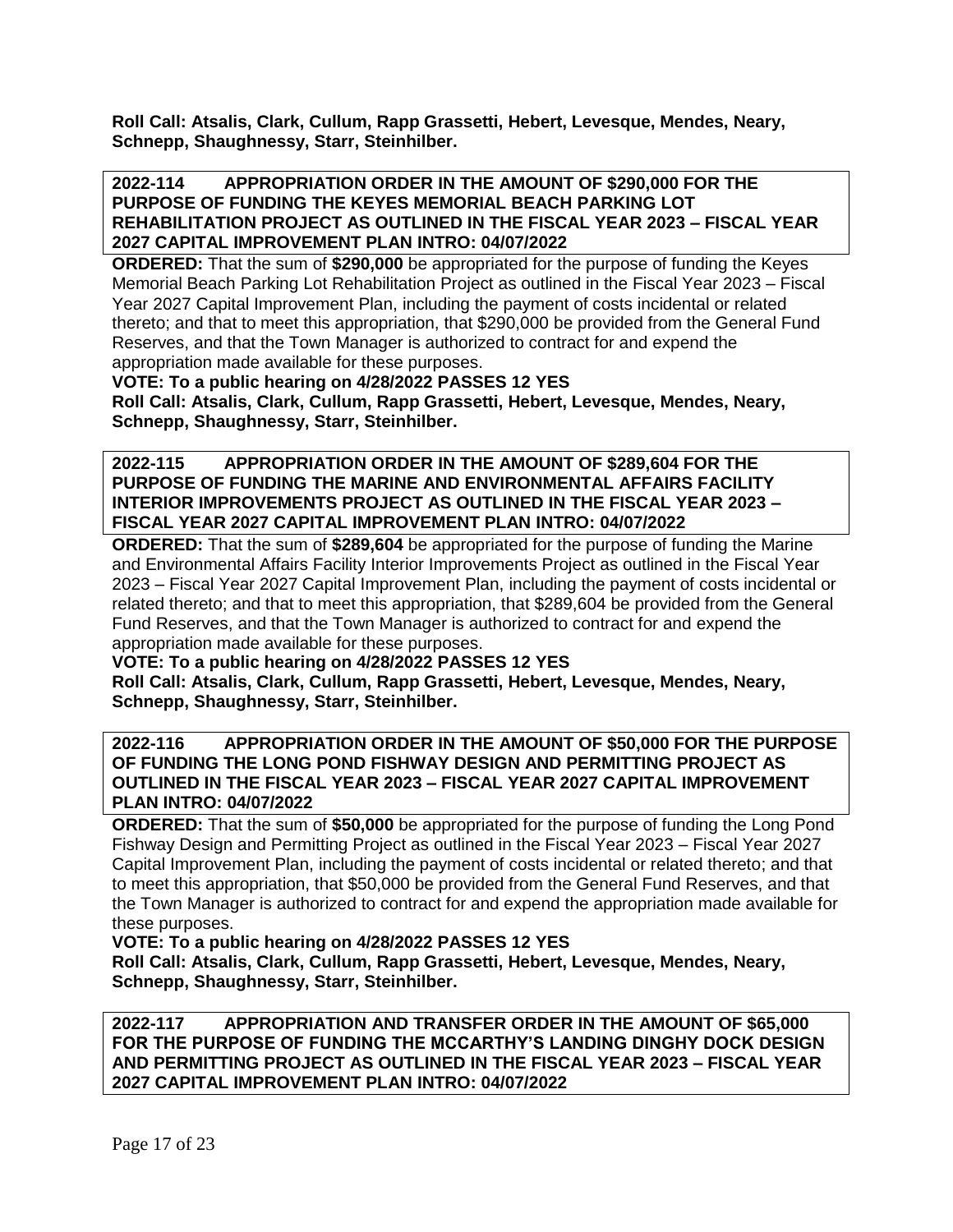**ORDERED:** That the sum of **\$65,000** be appropriated for the purpose of funding the McCarthy's Landing Dinghy Dock Design and Permitting Project as outlined in the Fiscal Year 2023 – Fiscal Year 2027 Capital Improvement Plan, including the payment of costs incidental or related thereto; and that to meet this appropriation, that \$44,000 be provided from the General Fund Reserves and that \$21,000 be transferred from the remaining available funds in Town Council Order 2019-149, and that the Town Manager is authorized to contract for and expend the appropriation made available for these purposes.

**VOTE: To a public hearing on 4/28/2022 PASSES 12 YES**

**Roll Call: Atsalis, Clark, Cullum, Rapp Grassetti, Hebert, Levesque, Mendes, Neary, Schnepp, Shaughnessy, Starr, Steinhilber.**

**2022-118 APPROPRIATION ORDER IN THE AMOUNT OF \$120,000 FOR THE PURPOSE OF FUNDING THE MILL POND FISHWAY DESIGN AND PERMITTING PROJECT AS OUTLINED IN THE FISCAL YEAR 2023 – FISCAL YEAR 2027 CAPITAL IMPROVEMENT PLAN INTRO: 04/07/2022**

**ORDERED:** That the sum of **\$120,000** be appropriated for the purpose of funding the Mill Pond Fishway Design and Permitting Project as outlined in the Fiscal Year 2023 – Fiscal Year 2027 Capital Improvement Plan, including the payment of costs incidental or related thereto; and that to meet this appropriation, that \$120,000 be provided from the General Fund Reserves, and that the Town Manager is authorized to contract for and expend the appropriation made available for these purposes.

### **VOTE: To a public hearing on 4/28/2022 PASSES 12 YES**

**Roll Call: Atsalis, Clark, Cullum, Rapp Grassetti, Hebert, Levesque, Mendes, Neary, Schnepp, Shaughnessy, Starr, Steinhilber.**

### **2022-119 APPROPRIATION ORDER IN THE AMOUNT OF \$150,000 FOR THE PURPOSE OF FUNDING THE TOWN WIDE BULKHEAD ASSESSMENT PROJECT AS OUTLINED IN THE FISCAL YEAR 2023 – FISCAL YEAR 2027 CAPITAL IMPROVEMENT PLAN INTRO: 04/07/2022**

**ORDERED:** That the sum of **\$150,000** be appropriated for the purpose of funding the Town Wide Bulkhead Assessment Project as outlined in the Fiscal Year 2023 – Fiscal Year 2027 Capital Improvement Plan, including the payment of costs incidental or related thereto; and that to meet this appropriation, that \$150,000 be provided from the General Fund Reserves, and that the Town Manager is authorized to contract for and expend the appropriation made available for these purposes.

**VOTE: To a public hearing on 4/28/2022 PASSES 12 YES**

**Roll Call: Atsalis, Clark, Cullum, Rapp Grassetti, Hebert, Levesque, Mendes, Neary, Schnepp, Shaughnessy, Starr, Steinhilber.**

**2022-121 APPROPRIATION AND LOAN ORDER IN THE AMOUNT OF \$4,156,984 FOR THE PURPOSE OF FUNDING THE BARNSTABLE HIGH SCHOOL AND BARNSTABLE INTERMEDIATE SCHOOL ROOF TOP UNIT VENTILATOR REPLACEMENT PROJECT AS OUTLINED IN THE FISCAL YEAR 2023 – FISCAL YEAR 2027 CAPITAL IMPROVEMENT PLAN INTRO: 04/07/2022**

**ORDERED:** That the sum of **\$4,156,984** be appropriated for the purpose of funding the Barnstable High School and Barnstable Intermediate School Roof Top Unit Ventilator Replacement project as outlined in the Fiscal Year 2023 – Fiscal Year 2027 Capital Improvement Plan, including the payment of costs incidental or related thereto; and that to meet this appropriation, that the Town Treasurer, with the approval of the Town Manager, is authorized to borrow \$4,156,984 under and pursuant to M.G.L. c. 44, §§7 or 8, or pursuant to any other enabling authority, and to issue bonds or notes of the Town therefor; and that in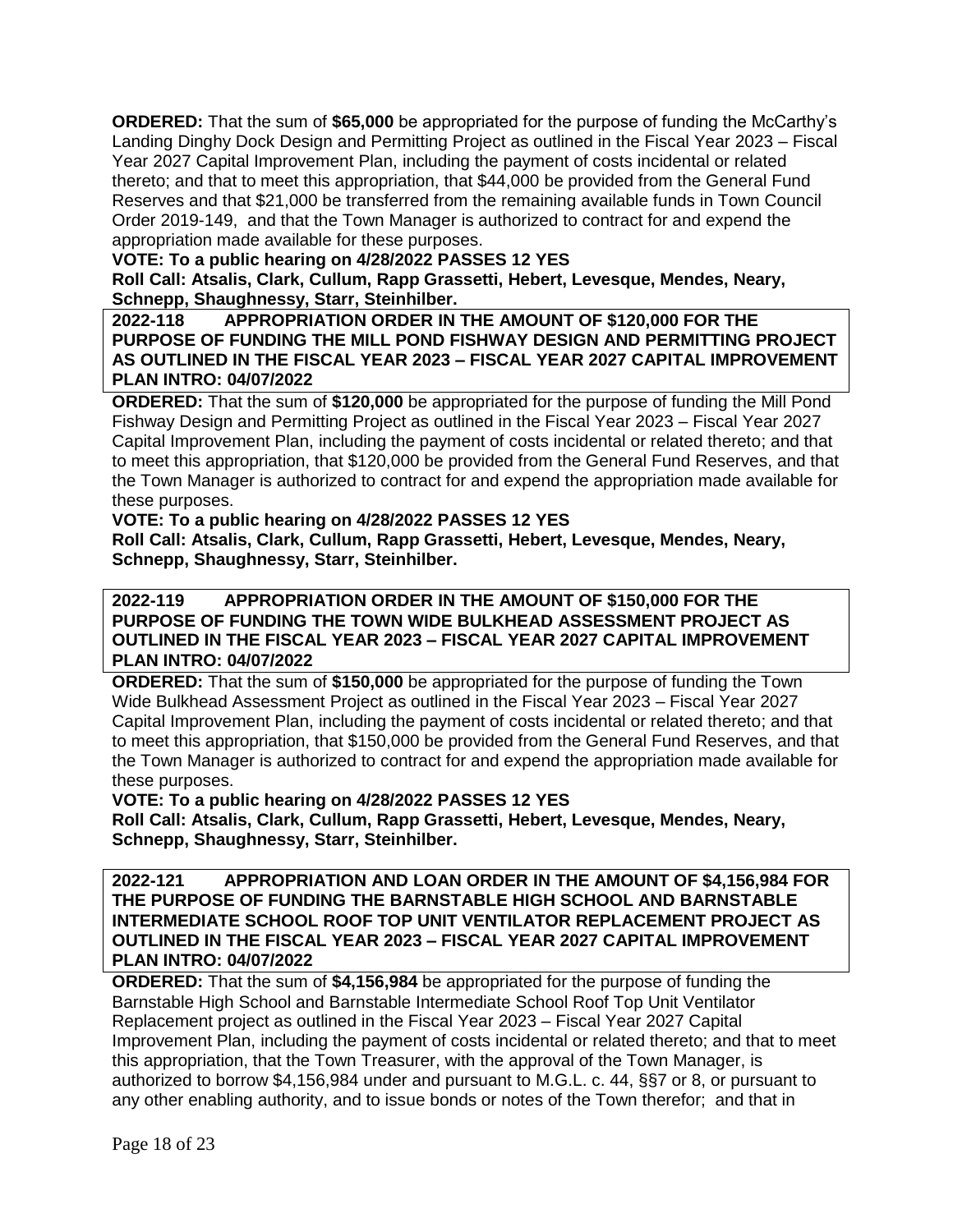accordance with M.G.L. c. 44, §20, any premium received by the Town upon the sale of any bonds or notes authorized by this order, less any such premium applied to the payment of the costs of issuance of such bonds and notes, may be applied to pay such project costs, thereby reducing the amount authorized to be borrowed by this order by a like amount; and that the Barnstable School Committee is authorized to contract for and expend the appropriation made available for these purposes.

# **VOTE: To a public hearing on 4/28/2022 PASSES 12 YES**

**Roll Call: Atsalis, Clark, Cullum, Rapp Grassetti, Hebert, Levesque, Mendes, Neary, Schnepp, Shaughnessy, Starr, Steinhilber.**

## **2022-122 APPROPRIATION AND LOAN ORDER IN THE AMOUNT OF \$1,000,000 FOR THE PURPOSE OF FUNDING THE SCHOOL DEPARTMENT DOOR AND WINDOW REPLACEMENT PROJECT AS OUTLINED IN THE FISCAL YEAR 2023 – FISCAL YEAR 2027 CAPITAL IMPROVEMENT PLAN INTRO: 04/07/2022**

**ORDERED:** That the sum of **\$1,000,000** be appropriated for the purpose of funding the School Department Door and Window Replacement project as outlined in the Fiscal Year 2023 – Fiscal Year 2027 Capital Improvement Plan, including the payment of costs incidental or related thereto; and that to meet this appropriation, that the Town Treasurer, with the approval of the Town Manager, is authorized to borrow \$1,000,000 under and pursuant to M.G.L. c. 44, §§7 or 8, or pursuant to any other enabling authority, and to issue bonds or notes of the Town therefor; and that in accordance with M.G.L. c. 44, §20, any premium received by the Town upon the sale of any bonds or notes authorized by this order, less any such premium applied to the payment of the costs of issuance of such bonds and notes, may be applied to pay such project costs, thereby reducing the amount authorized to be borrowed by this order by a like amount; and that the Barnstable School Committee is authorized to contract for and expend the appropriation made available for these purposes.

# **VOTE: To a public hearing on 4/28/2022 PASSES 12 YES**

**Roll Call: Atsalis, Clark, Cullum, Rapp Grassetti, Hebert, Levesque, Mendes, Neary, Schnepp, Shaughnessy, Starr, Steinhilber.**

## **2022-123 APPROPRIATION ORDER IN THE AMOUNT OF \$650,000 FOR THE PURPOSE OF FUNDING THE BARNSTABLE WEST BARNSTABLE, BARNSTABLE COMMUNITY INNOVATION SCHOOL AND CENTERVILLE ELEMENTARY SCHOOL EMERGENCY GENERATOR PROJECT AS OUTLINED IN THE FISCAL YEAR 2023 – FISCAL YEAR 2027 CAPITAL IMPROVEMENT PLAN INTRO: 04/07/2022**

**ORDERED:** That the sum of **\$650,000** be appropriated for the purpose of funding the Barnstable West Barnstable, Barnstable Community Innovation School and Centerville Elementary School Emergency Generator Project as outlined in the Fiscal Year 2023 – Fiscal Year 2027 Capital Improvement Plan, including the payment of costs incidental or related thereto; and that to fund this appropriation that \$650,000 be provided from the General fund Reserves; and that the Barnstable School Committee is authorized to contract for and expend the appropriation made available for these purposes.

# **VOTE: To a public hearing on 4/28/2022 PASSES 12 YES**

**Roll Call: Atsalis, Clark, Cullum, Rapp Grassetti, Hebert, Levesque, Mendes, Neary, Schnepp, Shaughnessy, Starr, Steinhilber.**

**2022-124 APPROPRIATION AND LOAN ORDER IN THE AMOUNT OF \$1,622,000 FOR THE PURPOSE OF FUNDING THE BARNSTABLE HIGH SCHOOL TENNIS COURT REPLACEMENT PROJECT AS OUTLINED IN THE FISCAL YEAR 2023 – FISCAL YEAR 2027 CAPITAL IMPROVEMENT PLAN INTRO: 04/07/2022**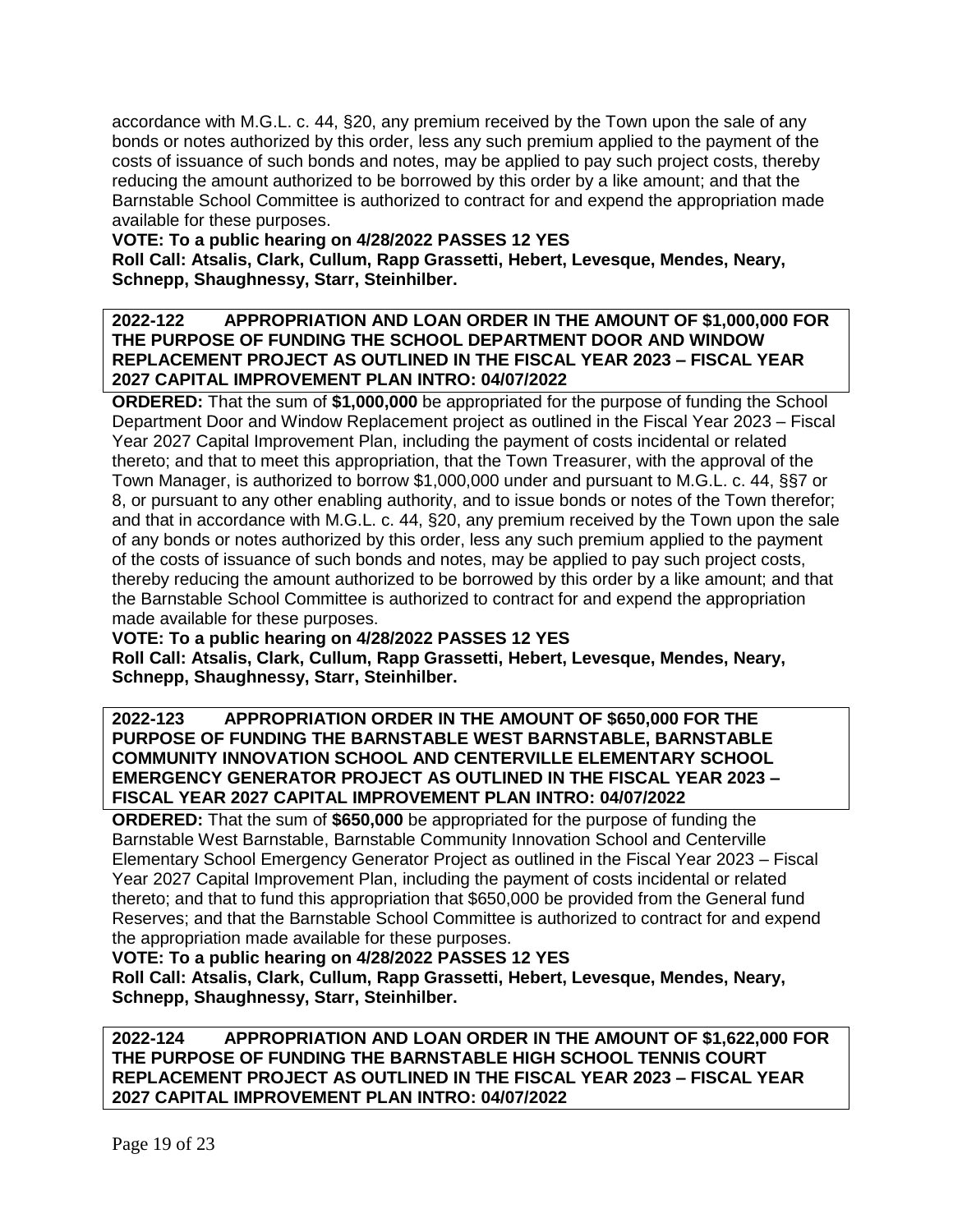**ORDERED:** That the sum of **\$1,622,000** be appropriated for the purpose of funding the Barnstable High School Tennis Court Replacement Project as outlined in the Fiscal Year 2023 – Fiscal Year 2027 Capital Improvement Plan, including the payment of costs incidental or related thereto; and that to meet this appropriation, that the Town Treasurer, with the approval of the Town Manager, is authorized to borrow \$1,622,000 under and pursuant to M.G.L. c. 44, §§7 or 8, or pursuant to any other enabling authority, and to issue bonds or notes of the Town therefor; and that in accordance with M.G.L. c. 44, §20, any premium received by the Town upon the sale of any bonds or notes authorized by this order, less any such premium applied to the payment of the costs of issuance of such bonds and notes, may be applied to pay such project costs, thereby reducing the amount authorized to be borrowed by this order by a like amount; and that the Barnstable School Committee is authorized to contract for and expend the appropriation made available for these purposes.

**VOTE: To a public hearing on 4/28/2022 PASSES 12 YES Roll Call: Atsalis, Clark, Cullum, Rapp Grassetti, Hebert, Levesque, Mendes, Neary, Schnepp, Shaughnessy, Starr, Steinhilber.**

**2022-125 APPROPRIATION ORDER IN THE AMOUNT OF \$60,000 FOR THE PURPOSE OF FUNDING THE SCHOOL DEPARTMENT TRANSPORTATION AND FACILITIES FUEL PUMP AND VEHICLE LIFT REPLACEMENT PROJECT AS OUTLINED IN THE FISCAL YEAR 2023 – FISCAL YEAR 2027 CAPITAL IMPROVEMENT PLAN INTRO: 04/07/2022**

**ORDERED:** That the sum of **\$60,000** be appropriated for the purpose of funding the School Department Transportation and Facilities Fuel Pump and Vehicle Lift Replacement Project as outlined in the Fiscal Year 2023 – Fiscal Year 2027 Capital Improvement Plan, including the payment of costs incidental or related thereto; and that to meet this appropriation, that \$60,000 be provided from the General Fund Reserves; and that the Barnstable School Committee is authorized to contract for and expend the appropriation made available for these purposes. **VOTE: To a public hearing on 4/28/2022 PASSES 12 YES**

**Roll Call: Atsalis, Clark, Cullum, Rapp Grassetti, Hebert, Levesque, Mendes, Neary, Schnepp, Shaughnessy, Starr, Steinhilber.**

## **2022-126 APPROPRIATION ORDER IN THE AMOUNT OF \$350,000 FOR THE PURPOSE OF FUNDING THE SCHOOL DEPARTMENT CAMPUS WIDE PAVING AND SIDEWALK REPAIR PROJECT AS OUTLINED IN THE FISCAL YEAR 2023 – FISCAL YEAR 2027 CAPITAL IMPROVEMENT PLAN INTRO: 04/07/2022**

**ORDERED:** That the sum of **\$350,000** be appropriated for the purpose of funding the School Department Campus Wide Paving and Sidewalk Repair Project as outlined in the Fiscal Year 2023 – Fiscal Year 2027 Capital Improvement Plan, including the payment of costs incidental or related thereto; and that to meet this appropriation, that \$350,000 be provided from the General Fund Reserves; and that the Barnstable School Committee is authorized to contract for and expend the appropriation made available for these purposes.

**VOTE: To a public hearing on 4/28/2022 PASSES 12 YES**

**Roll Call: Atsalis, Clark, Cullum, Rapp Grassetti, Hebert, Levesque, Mendes, Neary, Schnepp, Shaughnessy, Starr, Steinhilber.**

### **2022-127 APPROPRIATION ORDER IN THE AMOUNT OF \$250,000 FOR THE PURPOSE OF FUNDING THE SCHOOL DEPARTMENT CAMPUS WIDE MECHANICAL UPGRADES PROJECT AS OUTLINED IN THE FISCAL YEAR 2023 – FISCAL YEAR 2027 CAPITAL IMPROVEMENT PLAN INTRO: 04/07/2022**

**ORDERED:** That the sum of **\$250,000** be appropriated for the purpose of funding the School Department Campus Wide Mechanical Upgrades Project as outlined in the Fiscal Year 2023 –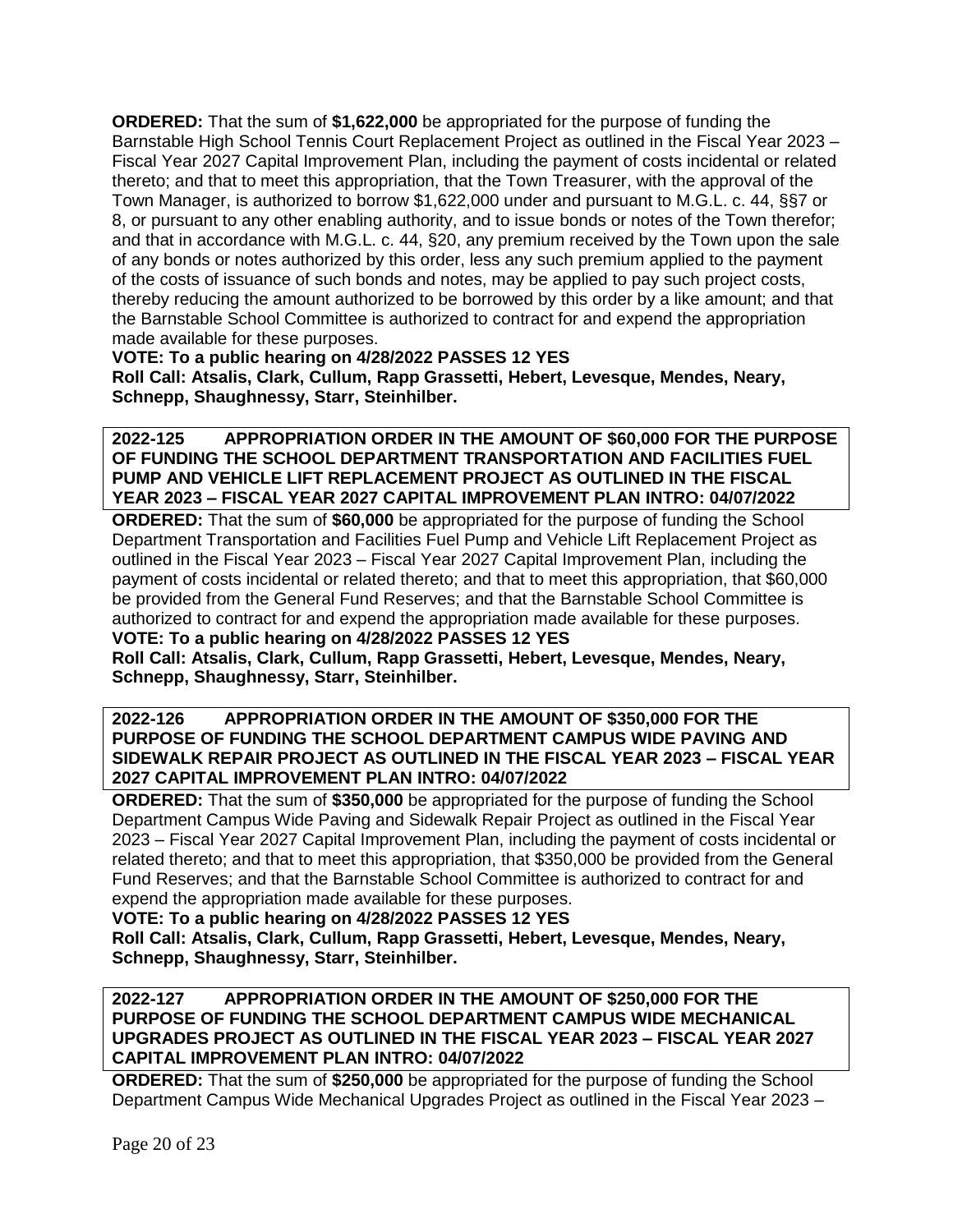Fiscal Year 2027 Capital Improvement Plan, including the payment of costs incidental or related thereto; and that to meet this appropriation, that \$250,000 be provided from the General Fund Reserves; and that the Barnstable School Committee is authorized to contract for and expend the appropriation made available for these purposes

**VOTE: To a public hearing on 4/28/2022 PASSES 12 YES**

**Roll Call: Atsalis, Clark, Cullum, Rapp Grassetti, Hebert, Levesque, Mendes, Neary, Schnepp, Shaughnessy, Starr, Steinhilber.**

**2022-128 APPROPRIATION ORDER IN THE AMOUNT OF \$100,000 FOR THE PURPOSE OF FUNDING THE SCHOOL DEPARTMENT CAMPUS WIDE FLOORING REPLACEMENT AND UPGRADE PROJECT AS OUTLINED IN THE FISCAL YEAR 2023 – FISCAL YEAR 2027 CAPITAL IMPROVEMENT PLAN INTRO: 04/07/2022**

**ORDERED:** That the sum of **\$100,000** be appropriated for the purpose of funding the School Department Campus Wide Flooring Replacement and Upgrade Project as outlined in the Fiscal Year 2023 – Fiscal Year 2027 Capital Improvement Plan, including the payment of costs incidental or related thereto; and that to meet this appropriation, that \$100,000 be provided from the General Fund Reserves; and that the Barnstable School Committee is authorized to contract for and expend the appropriation made available for these purposes.

**VOTE: To a public hearing on 4/28/2022 PASSES 12 YES**

**Roll Call: Atsalis, Clark, Cullum, Rapp Grassetti, Hebert, Levesque, Mendes, Neary, Schnepp, Shaughnessy, Starr, Steinhilber.**

## **2022-129 APPROPRIATION ORDER IN THE AMOUNT OF \$300,000 FOR THE PURPOSE OF FUNDING THE SCHOOL DEPARTMENT ELECTRIC UTILITY TRANSFORMER UPGRADE PROJECT AS OUTLINED IN THE FISCAL YEAR 2023 – FISCAL YEAR 2027 CAPITAL IMPROVEMENT PLAN INTRO: 04/07/2022**

**ORDERED:** That the sum of **\$300,000** be appropriated for the purpose of funding the School Department Electric Utility Transformer Upgrade Project as outlined in the Fiscal Year 2023 – Fiscal Year 2027 Capital Improvement Plan, including the payment of costs incidental or related thereto; and that to meet this appropriation, that \$300,000 be provided from the General Fund Reserves; and that the Barnstable School Committee is authorized to contract for and expend the appropriation made available for these purposes.

**VOTE: To a public hearing on 4/28/2022 PASSES 12 YES**

**Roll Call: Atsalis, Clark, Cullum, Rapp Grassetti, Hebert, Levesque, Mendes, Neary, Schnepp, Shaughnessy, Starr, Steinhilber.**

**2022-130 APPROPRIATION AND LOAN ORDER IN THE AMOUNT OF \$978,000 FOR THE PURPOSE OF FUNDING THE REPLACEMENT OF THE 1992 AIRCRAFT RESCUE AND FIRE FIGHTING CLASS IV VEHICLE WITH HIGH REACH EXTENDABLE TURRET PROJECT AS OUTLINED IN THE FISCAL YEAR 2023 – FISCAL YEAR 2027 CAPITAL IMPROVEMENT PLAN INTRO: 04/07/2022**

**ORDERED:** That the sum of **\$978,000** be appropriated for the purpose of funding the replacement of the 1992 Aircraft Rescue and Fire Fighting Class IV Vehicle with High Reach Extendable Turret project as outlined in the Fiscal Year 2023 – Fiscal Year 2027 Capital Improvement Plan, including the payment of costs incidental or related thereto; and that to meet this appropriation, that the Town Treasurer, with the approval of the Town Manager, is authorized to borrow \$978,000 under and pursuant to M.G.L. c. 44, §§7 or 8, or pursuant to any other enabling authority, and to issue bonds or notes of the Town therefor; and that in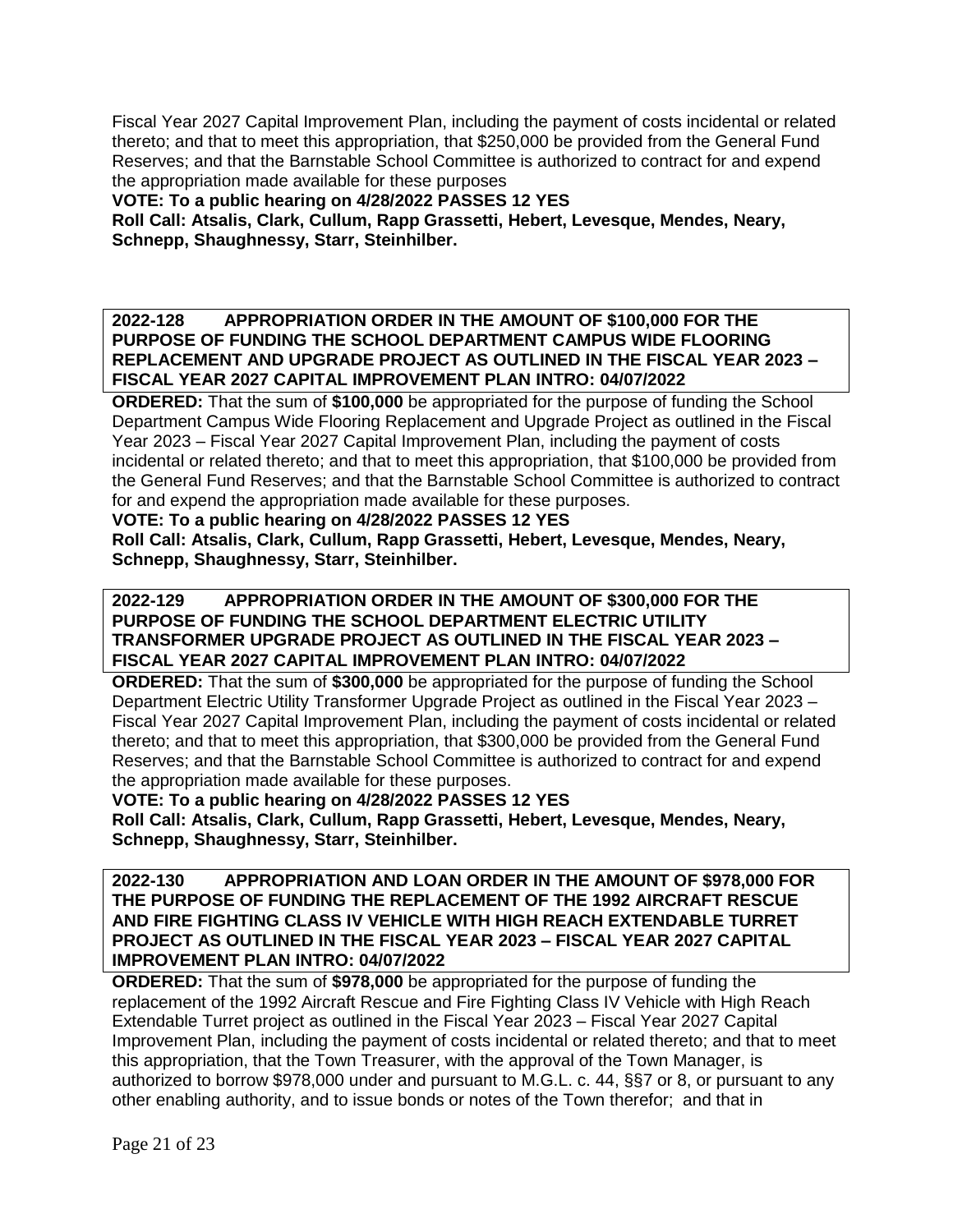accordance with M.G.L. c. 44, §20, any premium received by the Town upon the sale of any bonds or notes authorized by this order, less any such premium applied to the payment of the costs of issuance of such bonds and notes, may be applied to pay such project costs, thereby reducing the amount authorized to be borrowed by this order by a like amount; and that the Barnstable Airport Commission is authorized to contract for and expend the appropriation made available for these purposes and be authorized to accept any grants or gifts in relation thereto.

# **VOTE: To a public hearing on 4/28/2022 PASSES 12 YES**

**Roll Call: Atsalis, Clark, Cullum, Rapp Grassetti, Hebert, Levesque, Mendes, Neary, Schnepp, Shaughnessy, Starr, Steinhilber.**

### **2022-131 APPROPRIATION ORDER IN THE AMOUNT OF \$105,000 FOR THE PURPOSE OF FUNDING THE AIRPORT'S REPORTING, TESTING, MITIGATION, MONITORING PERFLUOROOCTANE SULFONATE (PFOS) SOILS PHASE IV PROJECT AS OUTLINED IN THE FISCAL YEAR 2023 – FISCAL YEAR 2027 CAPITAL IMPROVEMENT PLAN INTRO: 04/07/2022**

**ORDERED:** That the sum of **\$105,000** be appropriated for the purpose of funding the Airport's Reporting, Testing, Mitigation, Monitoring Perfluorooctane Sulfonate (PFOS) Soils Phase IV project as outlined in the Fiscal Year 2023 – Fiscal Year 2027 Capital Improvement Plan, including the payment of costs incidental or related thereto; and that to meet this appropriation, that the sum of \$105,000 be provided from the Airport Enterprise Fund Reserves, and that the Barnstable Airport Commission is authorized to contract for and expend the appropriation made available for these purposes.

### **VOTE: To a public hearing on 4/28/2022 PASSES 12 YES**

**Roll Call: Atsalis, Clark, Cullum, Rapp Grassetti, Hebert, Levesque, Mendes, Neary, Schnepp, Shaughnessy, Starr, Steinhilber.**

**2022-132 APPROPRIATION ORDER IN THE AMOUNT OF \$1,004,000 FOR THE PURPOSE OF FUNDING THE PER-AND POLYFLUOROALKYL SUBSTANCES (PFAS) MITIGATION DESIGN AND IMPLEMENTATION PROJECT AS OUTLINED IN THE FISCAL YEAR 2023 – FISCAL YEAR 2027 CAPITAL IMPROVEMENT PLAN INTRO: 04/07/2022**

**ORDERED:** That the sum of **\$1,004,000** be appropriated for the purpose of funding the **Per-and Polyfluoroalkyl Substances** (PFAS) Mitigation Design and Implementation project as outlined in the Fiscal Year 2023 – Fiscal Year 2027 Capital Improvement Plan, including the payment of costs incidental or related thereto; and that to meet this appropriation, that the sum of \$1,004,000 be provided from the Airport Enterprise Fund Reserves, and that the Barnstable Airport Commission is authorized to contract for and expend the appropriation made available for these purposes.

**VOTE: To a public hearing on 4/28/2022 PASSES 12 YES**

**Roll Call: Atsalis, Clark, Cullum, Rapp Grassetti, Hebert, Levesque, Mendes, Neary, Schnepp, Shaughnessy, Starr, Steinhilber.**

**2022-133 APPROPRIATION AND LOAN ORDER IN THE AMOUNT OF \$1,200,000 FOR THE PURPOSE OF FUNDING THE AIRPORT'S DESIGN AND CONSTRUCTION OF THE REPLACEMENT OF THE CIRCA 1997 MO-GAS AND DIESEL FUEL CON-VAULT, GAS BOY AND ALARM AND EMERGENCY GENERATOR PROJECT AS OUTLINED IN THE FISCAL YEAR 2023 – FISCAL YEAR 2027 CAPITAL IMPROVEMENT PLAN INTRO: 04/07/2022**

**ORDERED:** That the sum of **\$1,200,000** be appropriated for the purpose of funding the Airport's Design and Construction of the Replacement of the Circa 1997 Mo-Gas and Diesel Fuel Con-Vault, Gas Boy and Alarm and Emergency Generator project as outlined in the Fiscal Year 2023 – Fiscal Year 2027 Capital Improvement Plan, including the payment of costs incidental or